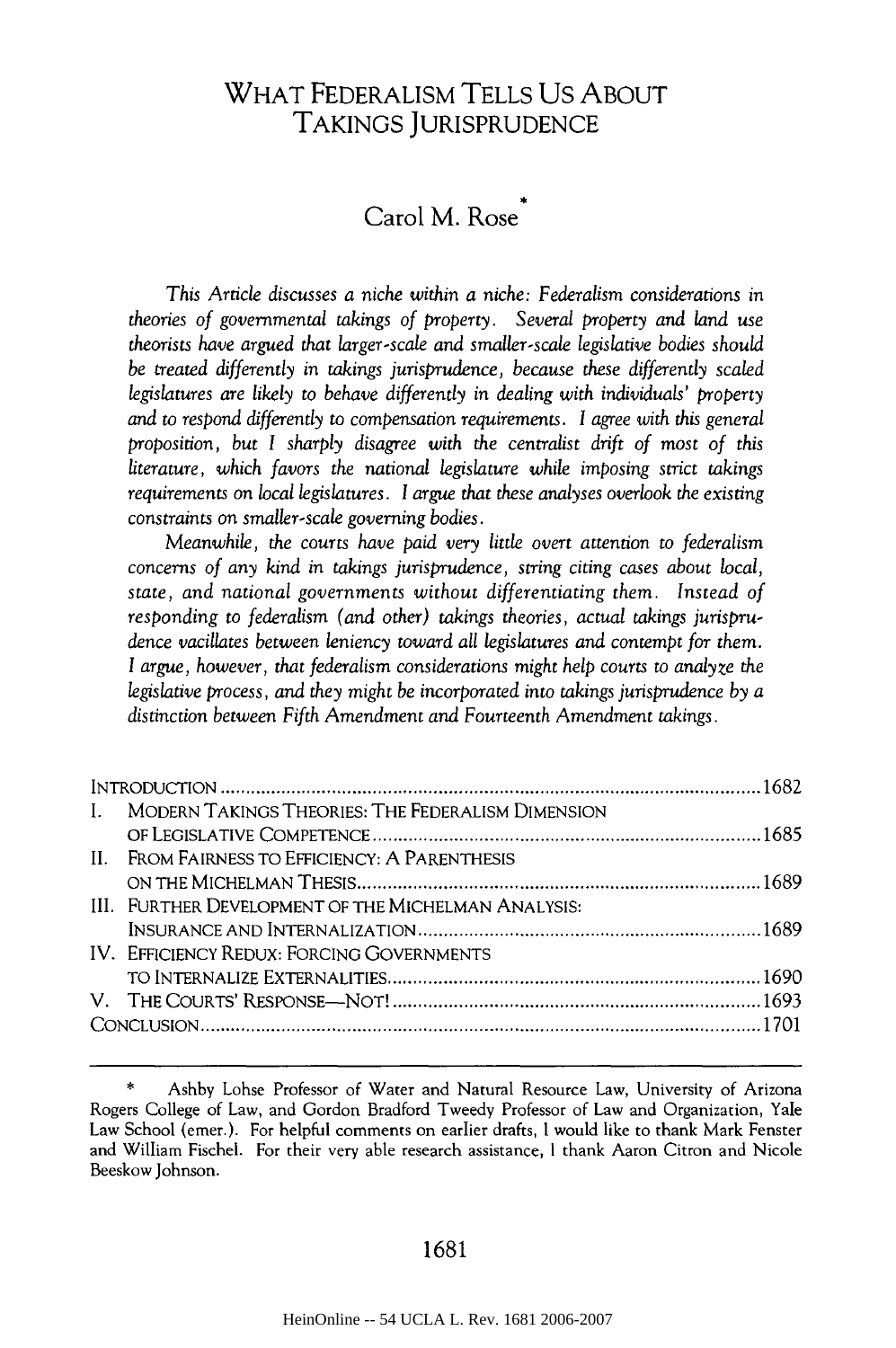#### INTRODUCTION

Imagine for a moment the difference between your views on the Federal Bureau of Investigation (FBI) and your local police department. What do you think are the respective strengths and weaknesses of each? I bet you would say that the FBI is probably good at high-tech forensic investigations, complex financial crimes, and undercover work. Your local police department might not be as good at those things, but I expect you would say that it is likely good at cultivating local contacts, spotting street comer bad guys, and helping out with Christmas charity programs. Now, what failings would you expect at each level of policing? The FBI, you might well say, is probably bad at noticing the nuances of local characters, situations, and cultures, and its agents might behave imperiously and dismissively around state and local law officers-sometimes to their later chagrin, if you have watched cop shows like *NYPD Blue.* But the local cops might also have some systematic problematic areas. For example, they might get too close to some locals, or they might get into a routine of treating certain population groups as enemies, or they might put up a wall of silence about the misbehavior of fellow officers.

Here is another set of situations to imagine: the differences between local school board policies on, say, the school library, on the one hand, and the federal testing requirements in the No Child Left Behind Act (NCLB),' on the other. The local school board is likely to leave it to the school's teachers and librarians to decide what will work as reading material for the kids, but at the prodding of some especially outspoken local interest groups, they might start to intervene and do a lot of ad hoc tailoring on the sometimes contentious subject. That is to say, the local board might be overresponsive in an uninformed way. NCLB has the advantage of requiring each school to show its progress through nationally mandated testing. But it has a quite different problem, at least according to its critics: It has a blunderbuss, one-size-fits-all approach to education.<sup>2</sup>

Without pressing these hypothetical examples too far, it seems intuitive that there are differences in these opposite-end levels of government in how they operate and what we expect from them. Over a century ago,

<sup>1.</sup> Pub. L. No. 107-110, 115 Stat. 1425 (2002) (codified in scattered sections of 20 U.S.C.).

<sup>2.</sup> *See, e.g.,* Nicole Liguor, Note, *Leaving No Child Behind* (Except *in States That Don't Do as We Say): Connecticut's Challenge to the Federal Government's Power* to *Control State Education Policy Through the Spending Clause,* 47 B.C. L. REV. 1033, 1049-53 (2006) (describing the criticisms of NCLB's focus on testing, and Connecticut's disagreements with the federal government over the types of testing deemed appropriate).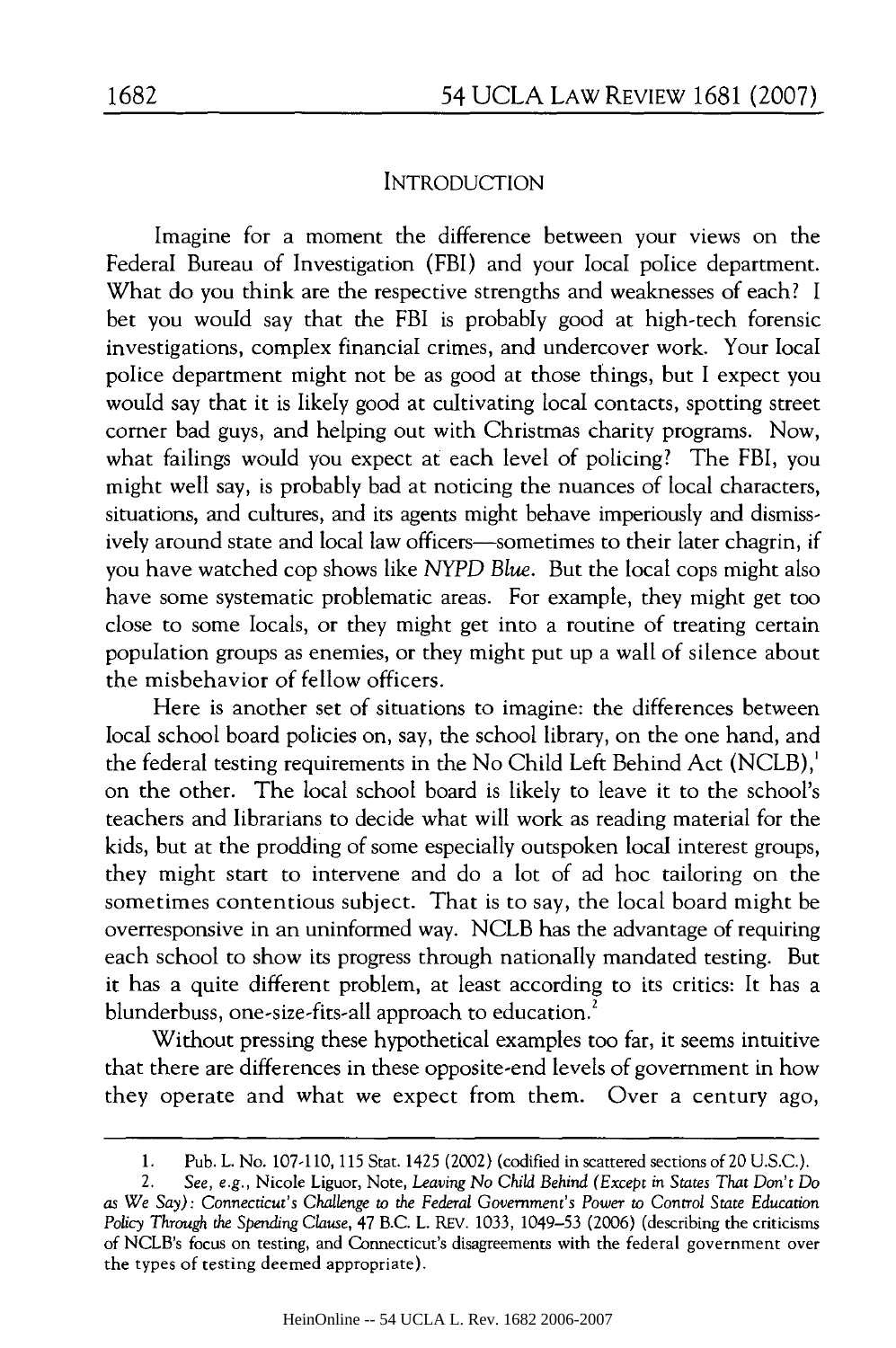Continental political theorists might have identified the divide between them respectively as rationalism versus traditionalism,' or *Gesellschaft* (society) versus *Gemeinschaft* (community),4 or for the Russians, modernist Westernizers versus traditionalist Slavophiles.<sup>5</sup> Governance on a larger scale has necessitated modernist institutional rationalization, but on a smaller scale, governmental institutions continue to hearken back to a more hands-on and intimate style, with smaller councils, individualized decisions, and more intense direct citizen involvement.<sup>6</sup>

One might expect, then, that differences like these might appear in the literature about the ways in which governmental action is constrained in American jurisprudence. Our jurisprudential constraints might have something to do with the different competences and problem areas of different levels of government. That is to say, we might expect judicial constraints on governmental action to take account of what one could roughly classify as federalism issues.

One category of those constraints is takings law, through which the courts require governments to compensate property owners for various kinds of losses occasioned by legislative action. And here indeed, a considerable body of the theoretical literature of property takings fairly drips with federalism-most of which, I should say, favors the modernist federal government and disfavors the traditionalist local government, reflecting a pattern that Robert Ellickson has described as the Beltway Syndrome.'

On the other hand, modem takings *jurisprudence-court* decisions as distinguished from academic theory-blithely ignores any concerns at all about the different competences of different kinds of legislatures. This is

<sup>3. 1</sup> MAX WEBER, ECONOMY AND SOCIETY: AN OUTLINE OF INTERPRETIVE SOCIOLOGY 215 (Guenther Roth & Claus Wittich eds., Ephraim Fischoff et al. trans., 1978) (differentiating<br>"rational" authority as based on formal rules, from "traditional" authority based on "immemorial traditions," and describing "charismatic" authority stemming from exceptional personality).

<sup>4.</sup> FERDINAND TONNIES, COMMUNITY AND CIVIC SOCIETY (Jose Harris ed., Jose Harris & Margaret Hollis trans., Cambridge Univ. Press 2001) (1887).

<sup>5.</sup> *See* Laura Engelstein, Holy Russia in Modern *Times: An Essay* on Orthodoxy and *Cultural Change,* PAST & PRESENT, Nov. 2001, at 129, 142 (describing cultural opposition between Westernizers and Slavophiles).

<sup>6.</sup> *See* Christopher Serkin, Big *Differences for* Small Governments: *Local Governments and the Takings Clause,* 81 N.Y.U. L. REV. 1624, 1649-50 (2006) (describing how citizens participate with greater ease in local rather than larger governments); *see also* Carol M. Rose, *The* Ancient Constitution *vs. the Federalist Empire: Anti-Federalism From the Attack on "Monarchism"* to Modern *Localism,* 84 Nw. U. L. REV. 74, 94-99 (1989) (describing echoes of antifederalist, traditionalist governmental concerns in modern local governmental structure).

<sup>7.</sup> Robert C. Ellickson, *Panel I: Liberty,* Property, and Environmental Ethics, 21 ECOLOGY L.Q. 397, 397 (1994) (describing the Beltway Syndrome as the "disease" that views only the national government as significant).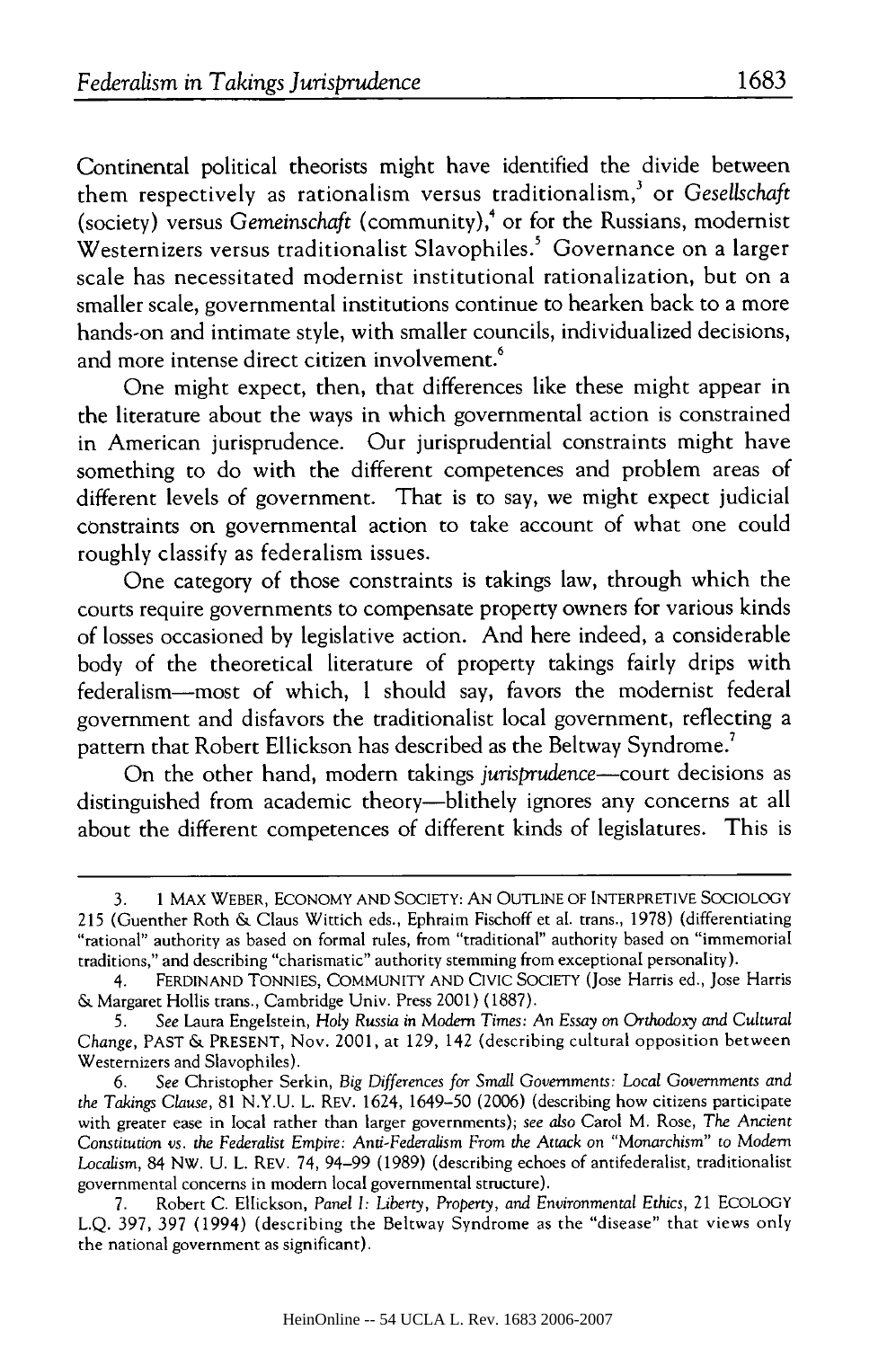not to say that other kinds of federalism issues are absent from takings jurisprudence. Since the landmark case, *Lucas v. South Carolina Coastal* Council,<sup>8</sup> the U.S. Supreme Court has noted that the "background principles" of state law determine the content of any given claim to property;<sup>9</sup> and even though the federal courts are now much more active in takings cases than they once were, their decisions continue to leave the vast bulk of property and land use supervision to the state courts.<sup>10</sup> But what is conspicuously absent from federal takings jurisprudence is any discussion of the different capabilities and problems of the different kinds of rulemaking bodies.

That lacuna is the subject of this Article—that is, what this aspect of federalism tells us about takings jurisprudence. In brief, what federalism tells us is that takings jurisprudence is not really about any of those fancy theories of the ways that different kinds of legislative bodies behave. The current trend in takings jurisprudence is just flat antilegislative, no matter what the level, a sentiment that appears to be tempered only by the federal courts' fear that if they become too activist, they will have to become grand boards of appeal for every piece of legislation, no matter what its origin.

With that, let me review some of the major categories of modem takings theories, to show how steeped they are-explicitly or implicitly-in federalism concerns about legislative competence. Then I will briefly survey some of the major modem takings cases, including those that especially affect the federal government in the Court of Federal Claims and the Federal Circuit, where one would suppose important federalism distinctions might arise but in fact receive no attention whatever. In my view, this is a jurisprudence that operates on no real theory of legislative or administrative capabilities, and instead vacillates between letting legislatures do what they like on the one hand, and disdainfully dismissing legislative action on the other. At the moment, disdain has the momentum, but presumably that too could shift in the future.

<sup>8. 505</sup> U.S. 1003 (1992).

<sup>9.</sup> *Id.* at 1029 (rooting takings claims and defenses in "background principles" of state property law); *see also* Stewart E. Sterk, *The Federalist* Dimension *of Regulatory Takings Jurisprudence,* 114 YALE L.J. 203 (2004) (elaborating on the importance of state law background). Stewart Sterk thinks legal scholars have ignored this state law background, *id.* at 211, although there are certainly some who have discussed it, particularly since *Lucas* v. *South* Carolina Coastal Council, *see, e.g.,* Louise A. Halper, *Why the Nuisance Knot Can't Undo the Takings Muddle,* 28 IND. L. REV. 329, 347-51 (1995) (describing the actual South Carolina background property principles at stake in *Lucas);* Frank I. Michelman, *Property, Federalism, and Jurisprudence: A* Comment on Lucas *and Judicial Conservatism,* 35 WM. & MARY L. REV. 301, 310-11 (1993) (commenting that one has to know existing state law to know when property is "taken").

<sup>10.</sup> Sterk, *supra* note 9, at 238-44.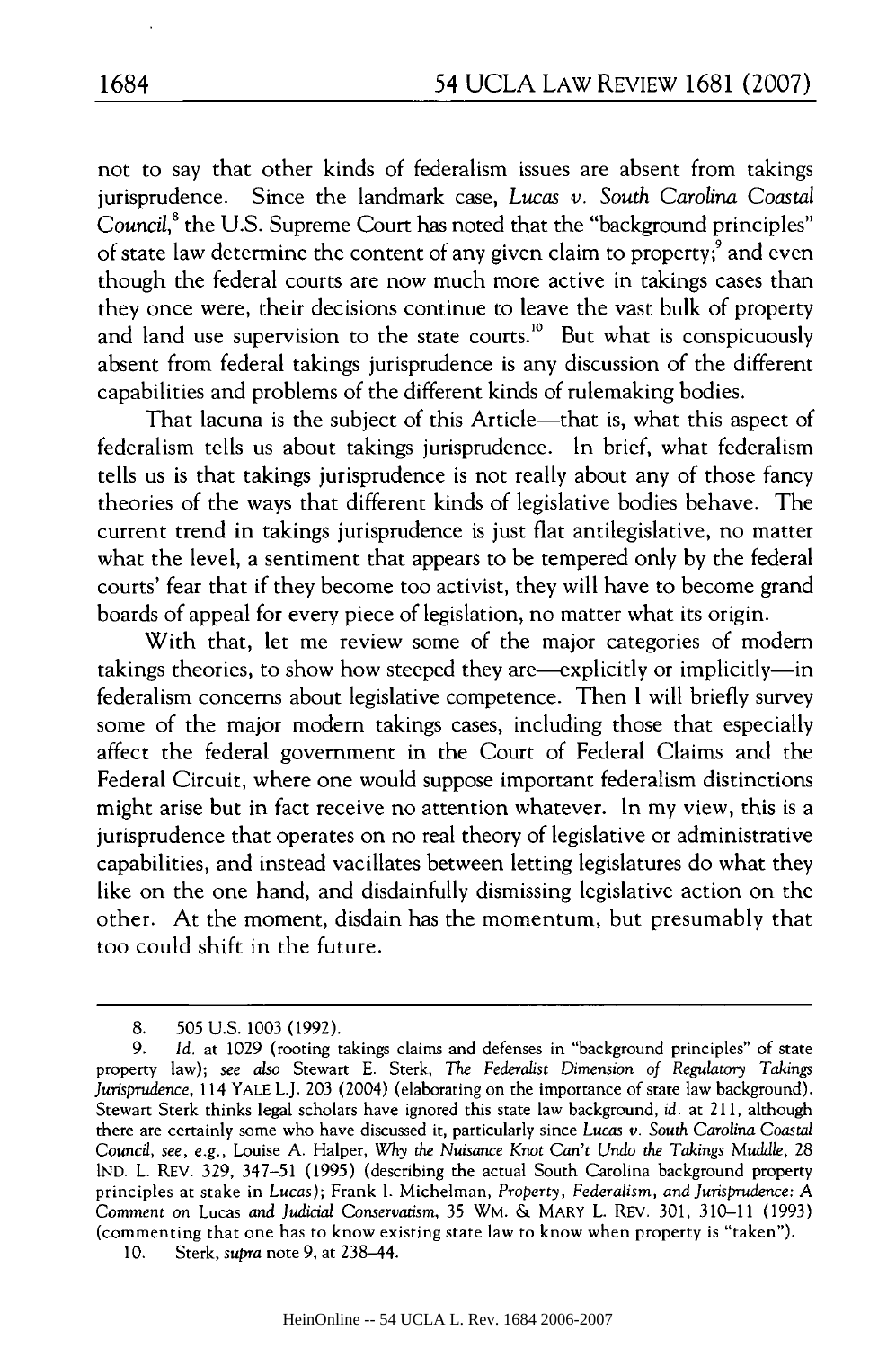#### I. MODERN TAKINGS THEORIES: THE FEDERALISM DIMENSION OF LEGISLATIVE COMPETENCE

When does a regulation "take" property? That is one of the most overwritten questions in American legal literature. I do not try to survey all that literature here, but instead, I divide takings theories into two major categories-fairness and efficiency-and discuss the work of just a few leading proponents, especially the more recent ones. This is not to discount all the other theories and the important nuances that their authors have uncovered, but rather to yield to the fact that life is short. Fairness and efficiency are broad terms, and I hope that many writers would agree that these are the big categories for thinking about property takings.

Federalism is a major component in both categories, though not all writers in either camp address federalism explicitly. But many do, and with significant implications for the intensity of supervision that at least theoretically should be exercised by the federal judiciary over different kinds of legislatures. I should mention that I have been a severe critic of the federalism aspects of some of these theories, but I do think they perform a service in at least raising questions about the role of different kinds of legislative competence in property jurisprudence. After all, as many writers have noted, takings issues arise at points of transition,<sup>11</sup> and particularly at points of legislative change in light of such matters as new property uses (such as skyscrapers), demographic shifts (such as beachfront congestion) and new knowledge and technology (such as the invention of the automobile and learning about air pollution damage). Takings jurisprudence is one way to police the interactions between legislative change and the security of individual ownership, and it should reflect some understanding of the ways that different kinds of legislatures are likely to treat property issues.

Where, then, do these federalism concerns play out in the big categories of takings scholarship? Let us begin with fairness. The touchstone for this scholarship is a remark in *Armstrong v. United States<sup>12</sup>*: that no person alone should be burdened with paying for benefits to the public, "which, in all fairness and justice, should be borne by the public as a whole."'<sup>3</sup>

13. *Id.* at 49.

**<sup>11.</sup>** *See, e.g.,* Louis Kaplow, An Economic *Analysis of Legal Transitions,* 99 HARV. L. REV. 509, 511 (1986) (citing regulatory transitions, including takings, as imposing losses); *see also* Carol M. Rose, *Property Rights and Responsibilities, in* **THINKING ECOLOGICALLY:** THE **NEXT GENERATION** OF ENVIRONMENTAL POLICY 49, 53-57 (Marian R. Chertow & Daniel C. Esty eds., 1997) (discussing takings jurisprudence as one of several means for smoothing regulatory transitions).

<sup>12. 364</sup> U.S. 40 (1960).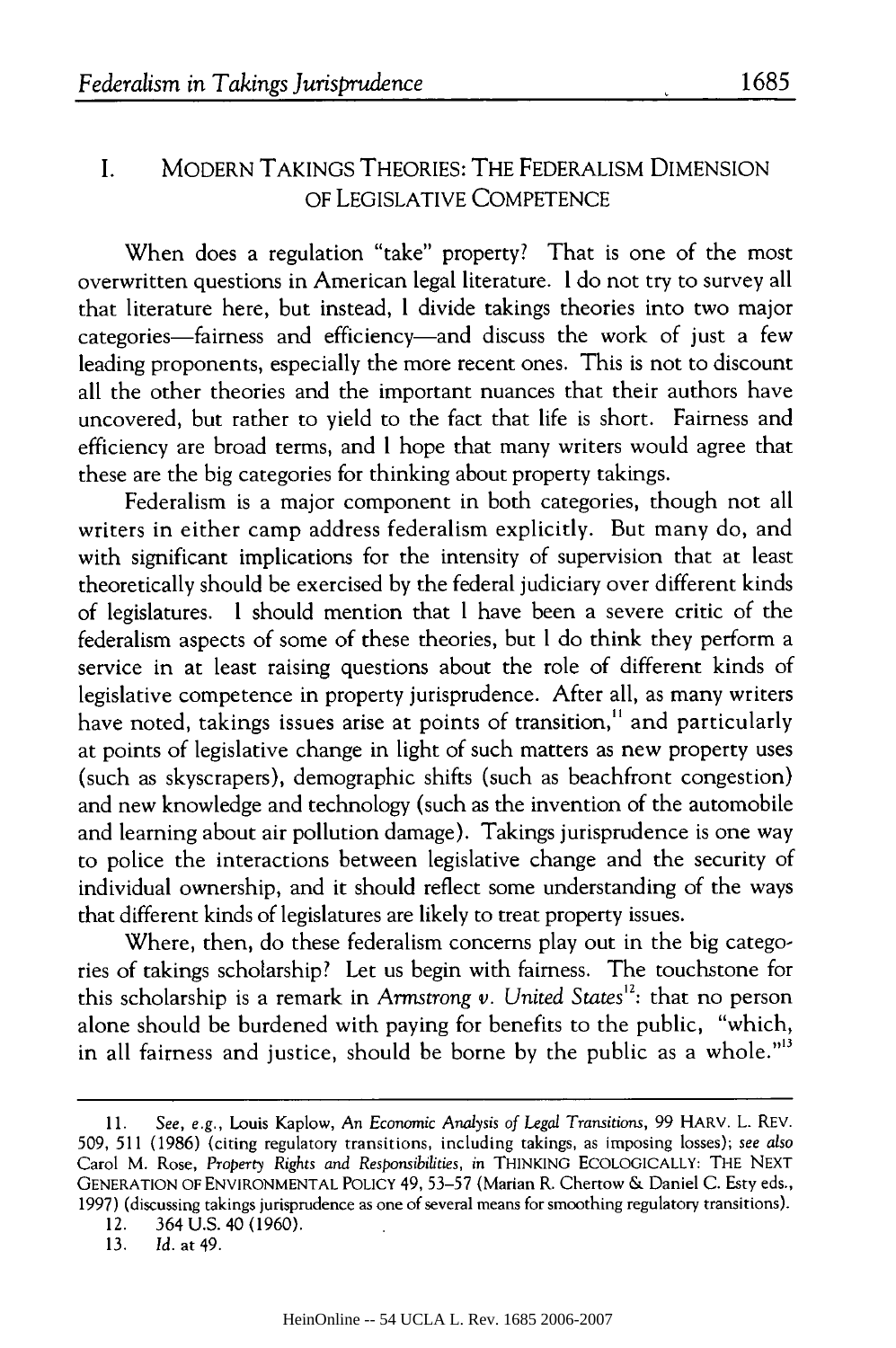Fair enough, so to speak. But then, why would governments behave unfairly to individuals? Why would legislatures gang up on some particular owner? The answer to that question can quickly turn to the character of legislatures, and from there the question can easily morph into an issue of federalism. When this occurs, the usual answer lands particularly heavily on local governments. Why? Because local legislative bodies are just not *federal* enough; instead, they are too small, too un-Madisonian, too premodern, too much based on cozy schmoozing instead of large-scale legislative give and take.

Some version of this argument has undoubtedly been around a long time, given a strain of mistrust of local governments in the later nineteenth century,<sup>14</sup> but one can track it in more recent scholarship back to the mid-1960s. The local government scholar Terrence Sandalow sketched out the argument in an article in 1964,<sup>15</sup> and the following year a Harvard Law Review note developed it at much greater length.<sup>16</sup> As we shall see, the argument continues to bob up, most recently in scholarship on regulatory takings. The argument derives from Madison's famous analysis in *The Federalist* No. 10: Legislatures drawn from small constituencies all too often divide into a small number of factions, and of these, one or another is likely to dominate, to the great disadvantage of its rival or rivals." Legislatures drawn from large constituencies, on the other hand, have the advantage of incorporating many different factions, so that all must horse-trade or logroll with the others in order to arrive at a majority on any given issue. In this shifting, large-scale legislative scene, no one faction can become the permanent ruler, dominating the others over any length of time. Hence, according to this classic argument, unlike the small-scale legislature, the large-scale legislature has fewer occasions-not to speak of motivations-to fall into the pit of factional oppression.<sup>18</sup>

<sup>14.</sup> *See, e.g.,* Joan C. Williams, *The Constitutional Vulnerability of American Local Government: The Politics of City Status in American Law,* 1986 WIS. L. REV. 83, 88-89 (describing later nineteenth century "Dillon's Rule," defining local governmental powers narrowly). *But see* Richard Briffault, Our *Localism: Part I-The Structure of Local Government Law,* 90 COLUM. L. REV. 1, 12-15 (1990) (cautioning against overstating state-level hostility to local government).

<sup>15.</sup> Terrance Sandalow, *The Limits of Municipal Power Under Home Rule: A Role for the Courts,* 48 MINN. L. REV. 643, 709-11 (1964).

<sup>16.</sup> Note, City *Government in the State Courts,* 78 HARV. L. REV. 1596 (1965) [hereinafter City Government]. A somewhat later version was Michael **J.** Waggoner, *Log-Rolling and Judicial Review,* 52 U. COLO. L. REV. 33, 43 (1980).

<sup>17.</sup> City *Government, supra* note 16, at 1597-99.

<sup>18.</sup> *See* Carol M. Rose, *Planning and Dealing: Piecemeal Land Controls as a Problem of Local Legitimacy,* 71 CAL. L. REV. 837, 853-57 (1983) (reviewing the Madisonian discussion of large-scale legislature, implicit critique of local government).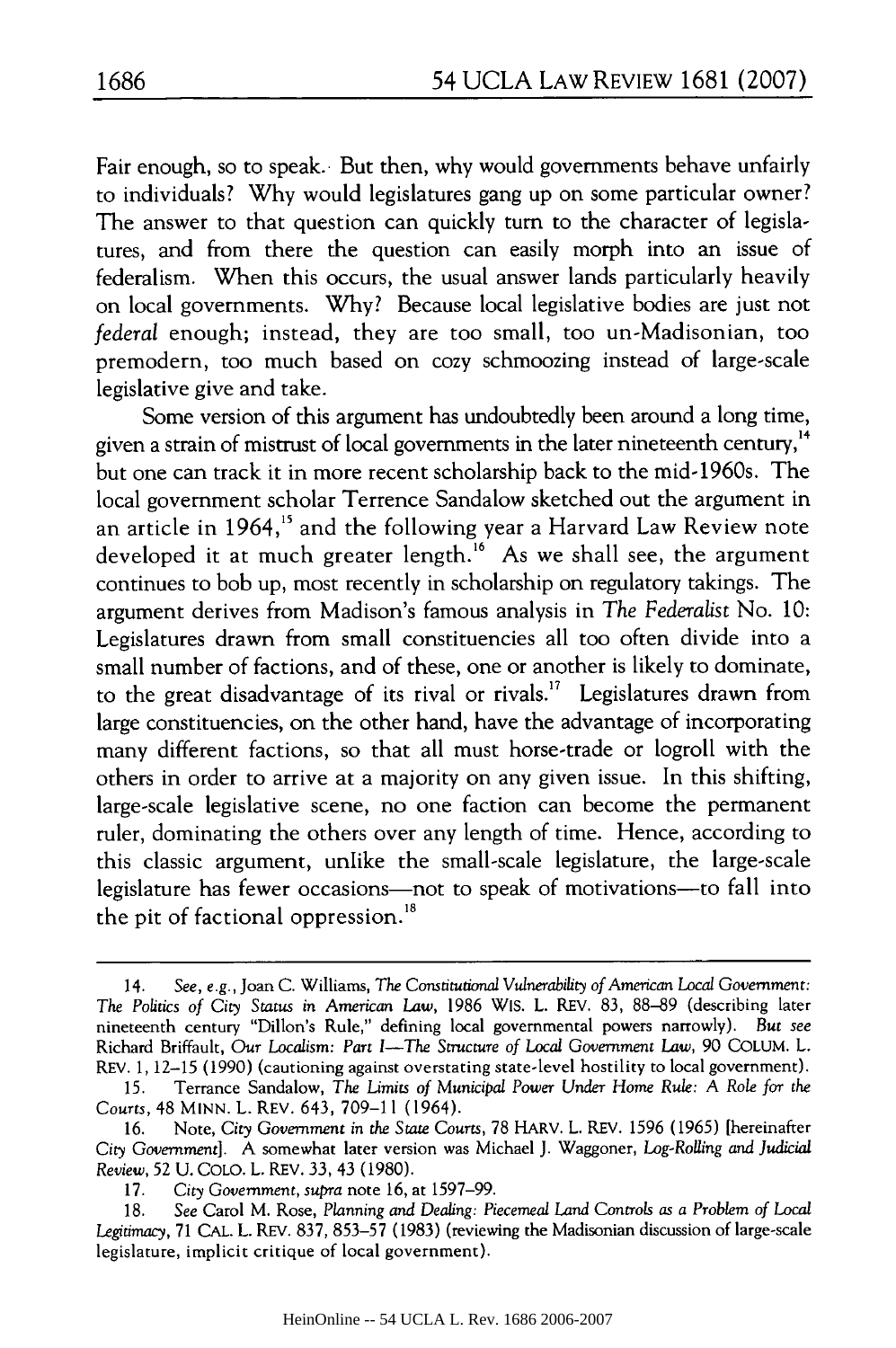In turn, these two different scenarios have implications for fairness and hence takings jurisprudence. As Frank Michelman pointed out in an important and underappreciated article (not his extremely well-known 1967 Harvard article<sup>19</sup> but rather his Indiana piece written several years later<sup>20</sup>), according to theories of this kind, the large Madisonian legislature, with all its vote trading and logrolling, may result in some individual instances of unequal treatment, but these disappear into a larger stack of legislative decisions of which some take but others give. In local decisionmaking, on the other hand, opportunities for logrolling and evening out may never arise at all.<sup>21</sup> According to these antilocalists (of whom, I should say, Michelman is not one), it is the smaller-scale legislative body—read, local legislature-that can sink into the unfairness that comes from a single dominating interest. As the Harvard note argued back in the mid-1960s, at the local level, the dominating faction can become a permanent majority, lording its power over opposing factions without bothering to trade votes and stack goodies at all.<sup>22</sup> That is why, in this literature, courts should take particular note of unfairness at the local level.

There are more recent variants on this theme too, though their federalism connotations are subtle. Dan Farber, for example, suggests that takings jurisprudence should aim at providing compensation for those who cannot easily make themselves heard, thus equalizing their situation with those who can be heard and who can demand compensation (or who can prevent programs  $ex$  ante).<sup>23</sup> But this too may be an implicit critique of local legislatures, insofar as all viewpoints can get heard in the larger Madisonian legislature.

I have been a steady critic of this theory, because I think it very much underestimates the endogenous fairness constraints on the local version of government, constraints that I put under the rubric of "exit" and "voice."<sup>24</sup>

<sup>19.</sup> Frank I. Michelman, *Property, Utility, and Fairness:* Comments on *the Ethical Foundations of "Just Compensation" Law,* 80 HARV. L. REV. 1165 (1967).

<sup>20.</sup> Frank I. Michelman, *Political Markets and* Community *Self-Determination: Competing Judicial Models of Local Government Legitimacy,* 53 IND. L.J. 145, 172-73 (1977).

<sup>21.</sup> *See id.*

<sup>22.</sup> City Government, *supra* note 16, at 1597-99.

<sup>23.</sup> Daniel A. Farber, *Public Choice and Just Compensation,* 9 CONST. COMMENT. 279, 306-08 (1992).

<sup>24.</sup> Rose, *supra* note 18, at 882-87; Rose, *supra* note 6, at 98-102; Carol M. Rose, *Takings, Federalism, Norms,* 105 YALE L.J. 1121, 1131-33 (1996) (book review); *see also* Vicki Been, *"Exit" as a Constraint* on *Land Use Exactions: Rethinking the Unconstitutional Conditions* Doctrine, 91 COLUM. L. REV. 473 (1991); *cf.* Stewart E. Sterk, Competition *Among Municipalities as a Constraint on Land Use Exactions,* 45 VAND. L. REV. 831, 833-34 (1992) (criticizing Vicki Been's thesis). For a recent discussion of the exit constraint, see Mark Fenster, *Regulating Land Use in a Constitutional Shadow: The Institutional Contexts of Exactions,* 58 HASTINGS L.J. 729, 767-68 (2007) (describing exit as a brake on local land use exactions).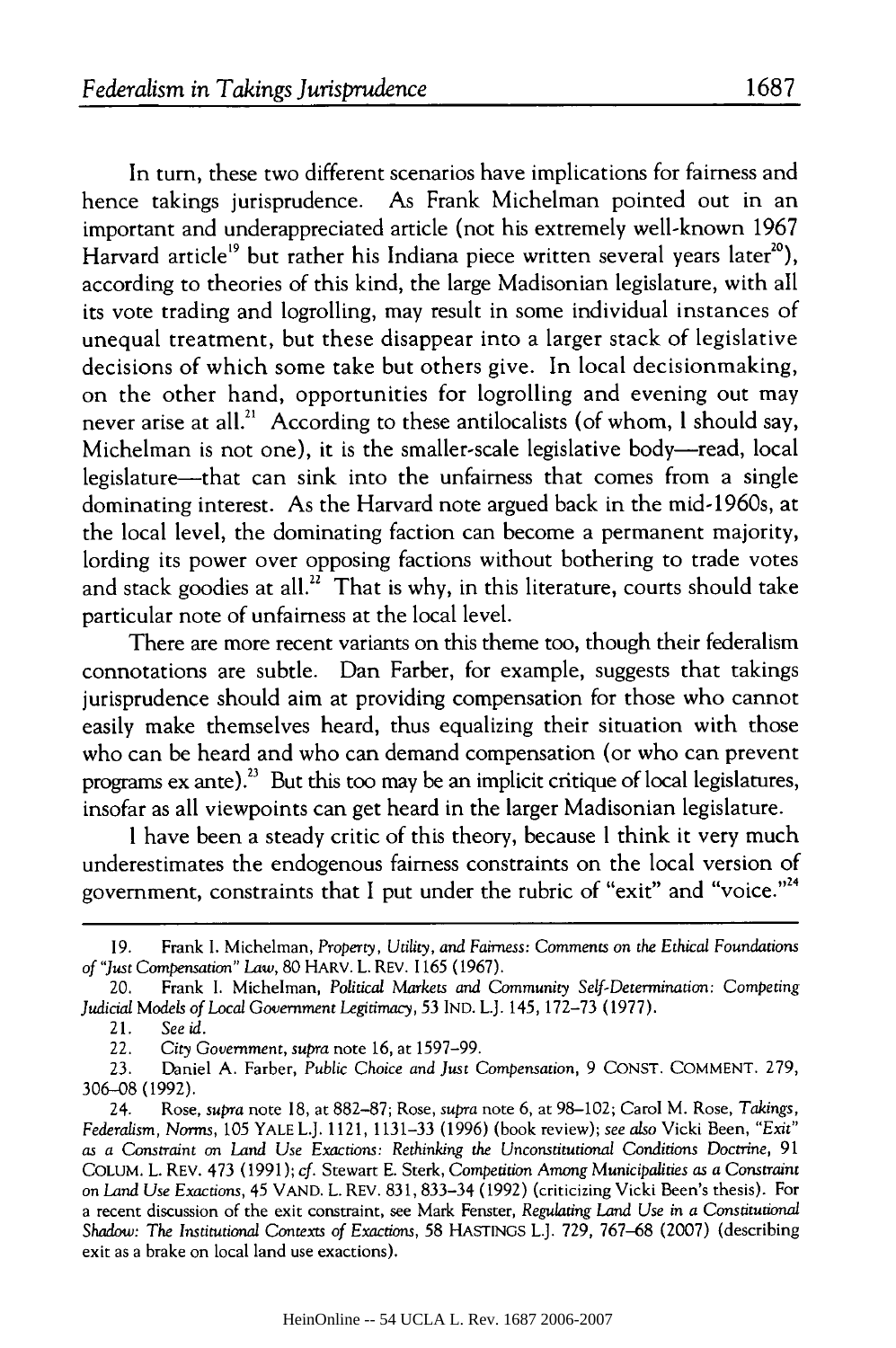However much Madisonian logrolling might establish what one might call "legislative due process" in large-scale governments, smaller-scale governments have a legislative due process of their own, deriving from other sources. For example, one can talk directly to local decisionmakers, show up at the meetings, and in the worst-case scenarios, take one's marbles and leave for a more accommodating town, in the standard model explicated in Charles Tiebout's theory of local governmental competition.<sup>25</sup> This is not to say that exit and voice are perfect protections against local unfairness, but only that at the local level, exit and voice circumscribe local governmental unfairness more often than critics acknowledge. Nor is it to say that small-scale legislatures have no weaknesses. They do, sometimes including chumminess and lack of technical capacity. But large-scale legislatures have their problems too, not the least of which is their tendency to enact rigid or hypertechnical rules. In short, the strengths and weaknesses of these different kinds of legislatures simply fall along different dimensions, and require different kinds of monitoring, in takings jurisprudence as elsewhere.

I have obviously not been persuasive enough, however, because the strikingly promodemist critique of local government has proved itself a persistent weed. A notable example in the more recent past comes in William Fischel's Regulatory *Takings*,<sup>26</sup> in which the Madisonian critique forms the foundation for the author's argument: Takings jurisprudence should come down particularly hard on local governments, because these cozy little *Gemeinschafts* need discipline in a way that the big modernist *Gesellschaft* government does not.<sup>27</sup>

Fischel's concern was nominally not with fairness, however, but rather with the other big branch of modem takings theory: efficiency. But then, as Frank Michelman's famous Harvard article<sup>28</sup> pointed out, fairness and efficiency can overlap, and so I turn now to efficiency.

<sup>25.</sup> *See* Charles M. Tiebout, A *Pure Theory of Local Expenditures,* 64 **J.** POL. ECON. 416, 418-20 (1956).

<sup>26.</sup> WILLIAM A. FISCHEL, REGULATORY TAKINGS: LAW, ECONOMICS, AND POLITICS (1995). William Fischel's discussion of the Madisonian thesis first appeared in William A. Fischel & Perry Shapiro, A *Constitutional Choice Model* of *Compensation for Takings,* 9 INT'L REV. L. & ECON. 115, 112-23 (1989).

<sup>27.</sup> FISCHEL, *supra* note 26, at 105-07.

<sup>28.</sup> Michelman, *supra* note 19.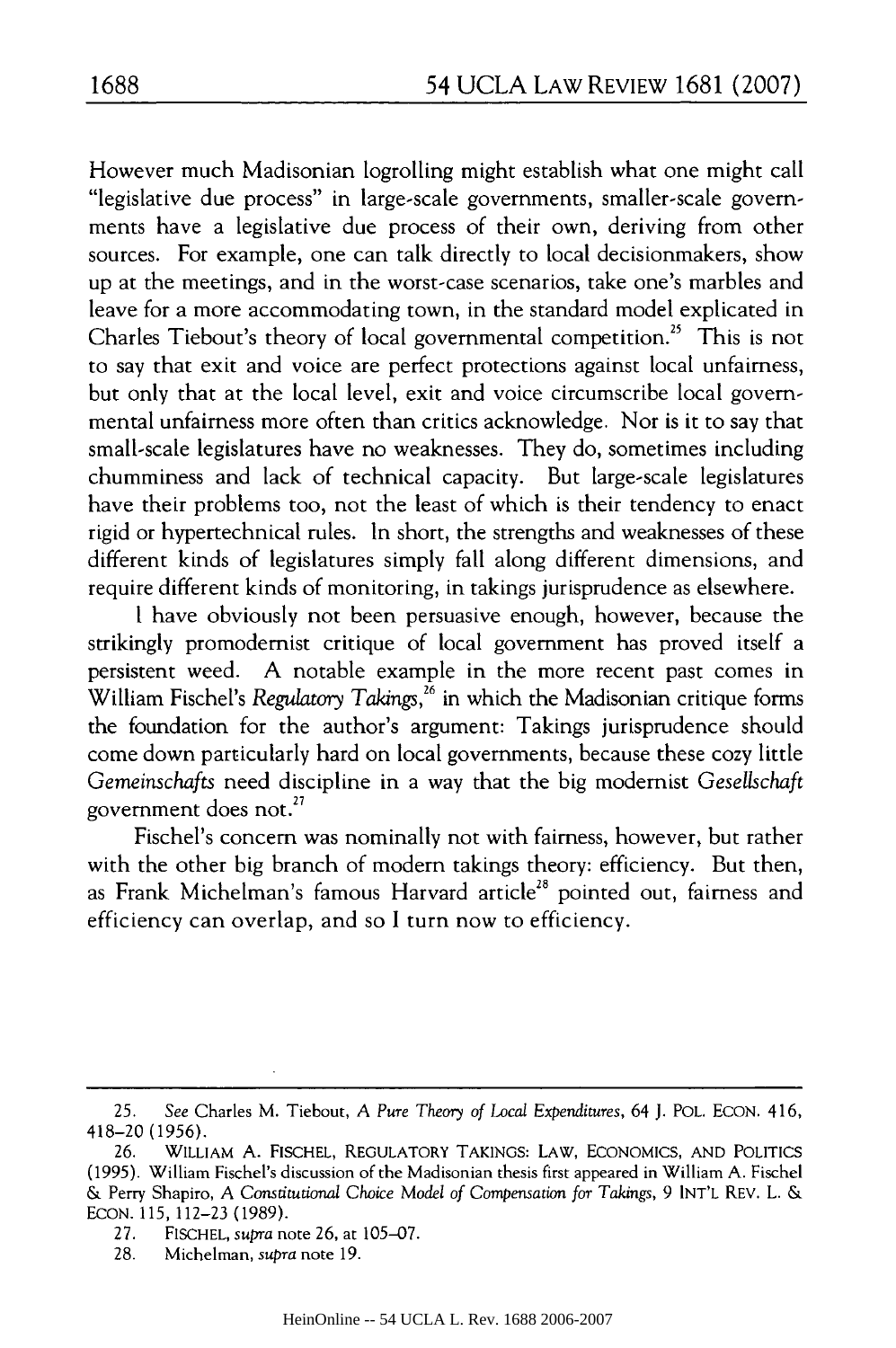### **II.** FROM FAIRNESS TO EFFICIENCY: A PARENTHESIS ON THE MICHELMAN THESIS

Frank Michelman's much-cited 1967 article on takings jurisprudence developed an efficiency thesis based on Jeremy Bentham's comments about property, and on what one might call Bentham's economic psychology of ownership.<sup>29</sup> According to Bentham, property is no more than an expectation of security, but that expectation generates the willingness to work hard and invest. The cumulative hard work and investment of many persons in turn enriches a society as a whole. For that reason, when a government violates an owner's expectations and takes away property, the owner suffers a number of losses, but so does the society. The owner suffers the specific loss of the property, of course, but she suffers more, too: She can also get discouraged about making future efforts. What is more, the owner's neighbors see what has happened to the particular owner, and they in turn come to feel insecure, and they too curtail their efforts accordingly. The result is what Bentham called the "deadening of industry,"" and the real loser is the whole society.

Michelman borrowed the Benthamite analysis to point out that property takings entail losses beyond those of the mere property itself, and he dubbed those additional losses "demoralization costs."<sup>31</sup> Then, in a much-cited tour de force, Michelman created a "felicific calculus" of his own, where he concluded that for efficiency purposes, property takings jurisprudence should take demoralization costs into account, and more specifically, that owners should be compensated when demoralization costs exceed "settlement costs" (settlement costs being the expenditures that would be necessary to overcome demoralization costs).<sup>32</sup>

### III. FURTHER DEVELOPMENT OF THE MICHELMAN ANALYSIS: INSURANCE AND INTERNALIZATION

One might wonder about several points in the Michelman analysis. One question relates to owners: If owners might suffer so much from takings of their property, why don't they get insurance? A second question relates to governments: Given the long-term prospect of the "deadening

<sup>29.</sup> *Id.* at 1211-15; JEREMY BENTHAM, THE THEORY OF LEGISLATION 109-14 (C.K. Ogden ed., Harcourt, Brace & Co. 1931) (1789).

<sup>30.</sup> BENTHAM, *supra* note 29, at 116.

<sup>31.</sup> Michelman, *supra* note 19, at 1214.

<sup>32.</sup> *Id.* at 1214-18.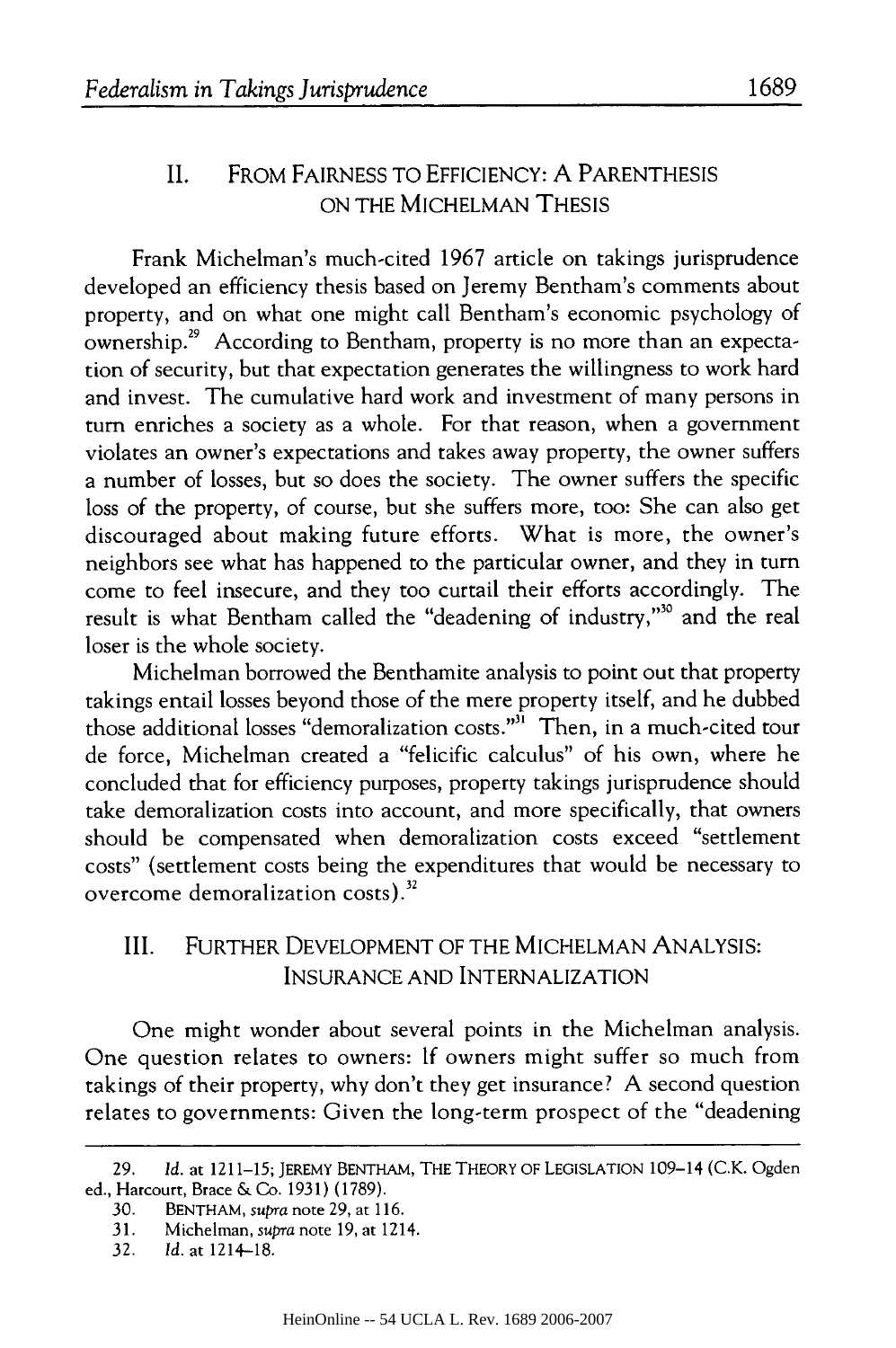of industry" that results from demoralization costs, why do governments themselves not tote up the costs of property takings, especially demoralization costs?

The first question, about insurance, came up in quite a lot of takings theory in the 1980s, beginning with Lawrence Blume and Daniel Rubinfeld's assertion that the takings jurisprudence itself is the insurance: Takings compensation acts as a kind of surrogate insurance in an area in which insurance markets do not work well.<sup>33</sup> Their thesis in turn generated more academic back and forth about whether or not insurance would encourage landowners to make overly risky investments.<sup>34</sup>

In still another turn, the insurance analysis led to the second question, the one about governmental motivations. If owners need insurance against legislative takings, then legislatures must not be taking owners' costs into account. But why not? The answer is, because legislatures do not internalize off-budget costs-not the elementary property-value losses that they should be weighing against the benefits of the regulation itself (because owners' losses are not in the governmental budget), and not those future demoralization costs (because the legislatures that cause property takings do not last long enough to take the long-term harms into account). This set of inefficiencies leads to the next subject among takings theorists: how to get governments to internalize externalities—a subject that once again leads back to federalism questions about legislative competence, albeit through the back door.

## IV. EFFICIENCY REDUX: FORCING GOVERNMENTS TO INTERNALIZE EXTERNALITIES

In some newer versions of efficiency analyses, scholars have called for takings compensation as a way of requiring governments to take into account the costs and benefits of their property-related decisions, thus avoiding the "fiscal illusion" that comes when regulators are not confronted directly with the costs of regulation.<sup>35</sup> According to this line of thinking, as

<sup>33.</sup> Lawrence Blume & Daniel L. Rubinfeld, Compensation *for Takings:* An *Economic* Analysis, 72 CAL. L. REV. 569, 571-73 (1984). One reason is that governments control regulatory decisions, creating a moral hazard problem. *Id.* at 593.

<sup>34.</sup> *See* Farber, *supra* note 23, at 283-88 (summarizing the insurance thesis and scholarly critiques).

<sup>35.</sup> Blume & Rubinfeld, supra note 33, at 620-22 (using the term "fiscal illusion" to describe the situation in which regulators underweigh off-budget costs to others); Robert C. Ellickson, Suburban *Growth Controls:* An Economic *and Legal Analysis,* 86 YALE L.J. 385, 420 (1977) (describing the compensation requirement as leading to the weighing of costs and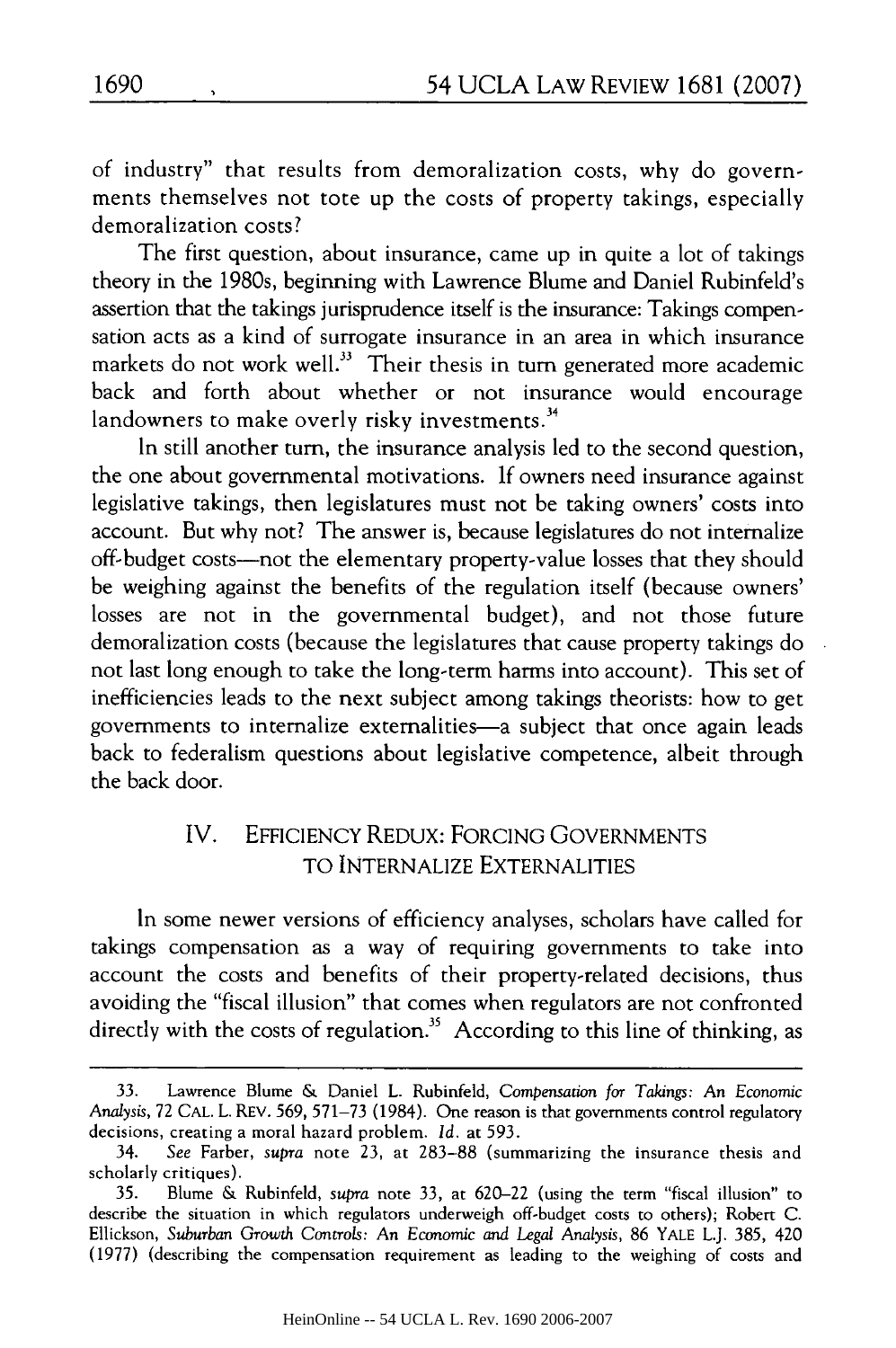long as governments can make regulatory decisions that only affect other people's property values, without an ostensible impact on the government's budget, regulators are effectively spending other people's money. And that means that they are likely to overestimate benefits, while they quite insouciantly disregard regulatory costs. Moreover, they do not care about future costs, including demoralization costs, because by the time those come around to bite community productivity, the relevant political decisionmakers will be out of office.

This looks like an argument that applies to legislatures at all levels, but it does not take long to see that there is an important federalism issue lurking here. Indeed, federalism issues have moved into the foreground again, particularly in response to some of the criticisms generated by these newer efficiency theories themselves. As some critics have noted, takings compensation will hardly internalize externalities unless it actually does catch the attention of the regulatory decisionmakers and induce them to act more efficiently.<sup>36</sup> But do compensation cases have this effect on decisionmakers? No, at least not at the federal level.<sup>37</sup> Federal agencies are huge and complex, and bureaucratic decisionmakers may translate compensation requirements in ways that have little relationship to efficiency.<sup>38</sup> If compensation has quieted political opposition to, say, a boondoggle canal, then federal agencies might spend even more on the illconceived project. Legislators are even further removed from compensation costs, given their ability to allocate and spread costs in such a way as to defuse any significant constituent backlash.<sup>39</sup> But local governments are different, or so it is said. Fischel again is a central player here. In his 2001 book Homevoter *Hypothesis* (which he says he wrote in response to my criticism that his earlier book, *Regulatory Takings,* consisted of a familiar

37. Serkin, *supra* note 6, at 1661-65.

39. Id. at 375-77; Serkin, *supra* note 6, at 1661-65.

benefits); *see also* Farber, *supra* note 23, at 287-94 (summarizing the fiscal illusion argument for compensation); Serkin, *supra* note 6, at 1634-37 (same); *cf.* Blume & Rubinfeld, *supra* note 33, at 622-23 (partially rejecting the fiscal illusion argument for takings compensation). The phrase "fiscal illusion" appears to come originally from public choice theory about taxation. *See* JAMES M. BUCHANAN, PUBLIC FINANCE IN DEMOCRATIC PROCESS 126-43 (1967) (using this phrase).

<sup>36.</sup> For a chief criticism of the cost-internalization thesis on takings compensation, see Daryl **J.** Levinson, Making Government *Pay: Markets, Politics, and the* Allocation of Constitutional Costs, 67 U. CHI. L. REV. 345, 375-77 (2000) (arguing that compensation may have noninternalizing effects on legislatures). *See also* Vicki Been, Lucas *v. The* Green *Machine: Using the Takings Clause* to Promote *More* Efficient *Regulation?,* in PROPERTY STORIES 221, 248-57 (Gerald Korngold & Andrew P. Morris eds., 2004) (sharply criticizing the cost-internalization thesis).

<sup>38.</sup> Levinson, *supra* note 36, at 380-84.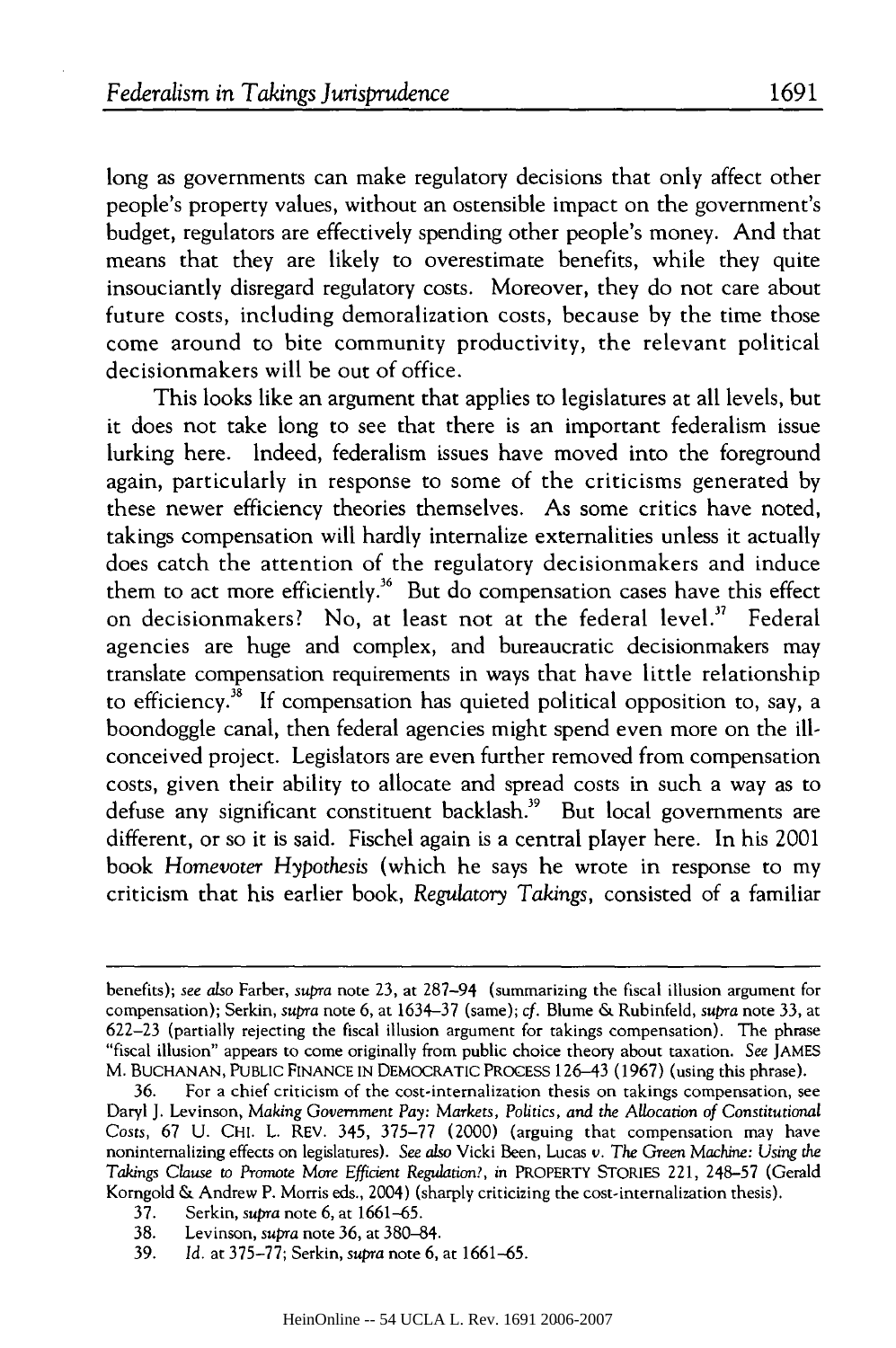form of "localism bashing"'), he points out that he actually likes local government. Not the least of his reasons is that, as he argues, the bulk of local governments can indeed respond efficiently to issues pitting regulation against property. Why? Because these governments are dominated by "homevoters"-homeowners who take a very strong interest in property and tax matters at the local level. These homevoters directly feel the impact of local taxes that would be required for compensating property takings.

A recent article by Christopher Serkin has elaborated extensively on the federalism implications of Fischel's homevoter thesis. Serkin agrees with Fischel that local governments, the vast majority of which are small enough to be ruled by sharp-eyed homevoters, are particularly good candidates for compensation requirements.<sup>41</sup> Why? Precisely because local governments, unlike the big federal government, respond to the homevoters, who both get the benefits of regulation and pay the taxes that pay for compensation. Hence local legislatures will internalize externalities, at least for the most part. But the other side of the coin is that the big fat U.S. Congress will not, because it is so large that, as the standard public choice analysis tells us, compensation payoffs to particular interests get spread around diffuse interest groups without anyone noticing very much.<sup>42</sup> And federal bureaucracies will not internalize externalities either; their decisions are even further removed from taxpayer preferences.<sup>43</sup>

Lee Fennell's fine book review of Fischel's *Homevoter Hypothesis* has pointed out that the participants in local governments are not actually so uniform as Fischel's homevoter analysis suggests, and that as a result, homevoter decisions can have some serious distributional consequences. Tenants, for example, do not necessarily share the interests of homevoters.<sup>44</sup> And one might add, homevoters whose homes are on opposite sides of the railroad tracks might not share interests either." No doubt more will come of all this in the future.

<sup>40.</sup> WILLIAM A. FISCHEL, THE HOMEVOTER HYPOTHESIS, at x (2001) (citing the "localism bashing" criticism); Rose, *supra* note 24, at 131 (using the phrase "localism bashing").

<sup>41.</sup> Serkin, *supra* note 6, at 1644-47, 1659.

<sup>42.</sup> The locus classicus for this argument is JAMES M. BUCHANAN & GORDON TULLOCK, THE CALCULUS OF CONSENT (1962) (arguing that large-scale democratic decisionmaking diffuses the costs of logrolling groups' benefits).

<sup>43.</sup> Serkin, *supra* note 6, 1637-39, 1661-64 (describing the perverse public choice consequences of compensation requirements in multiple-minority or "minoritarian" governments like the U.S. Congress, greater appropriateness of compensation requirements for local governments).

<sup>44.</sup> Lee Anne Fennell, *Homes Rule,* 112 YALE L.J. 617, 628-30 (2002) (book review).

<sup>45.</sup> *See, e.g.,* Hawkins v. Town of Shaw, 437 F.2d 1286, 1292-93 (5th Cir. 1971) (requiring the extension of paved streets and sewers to the minority areas of town).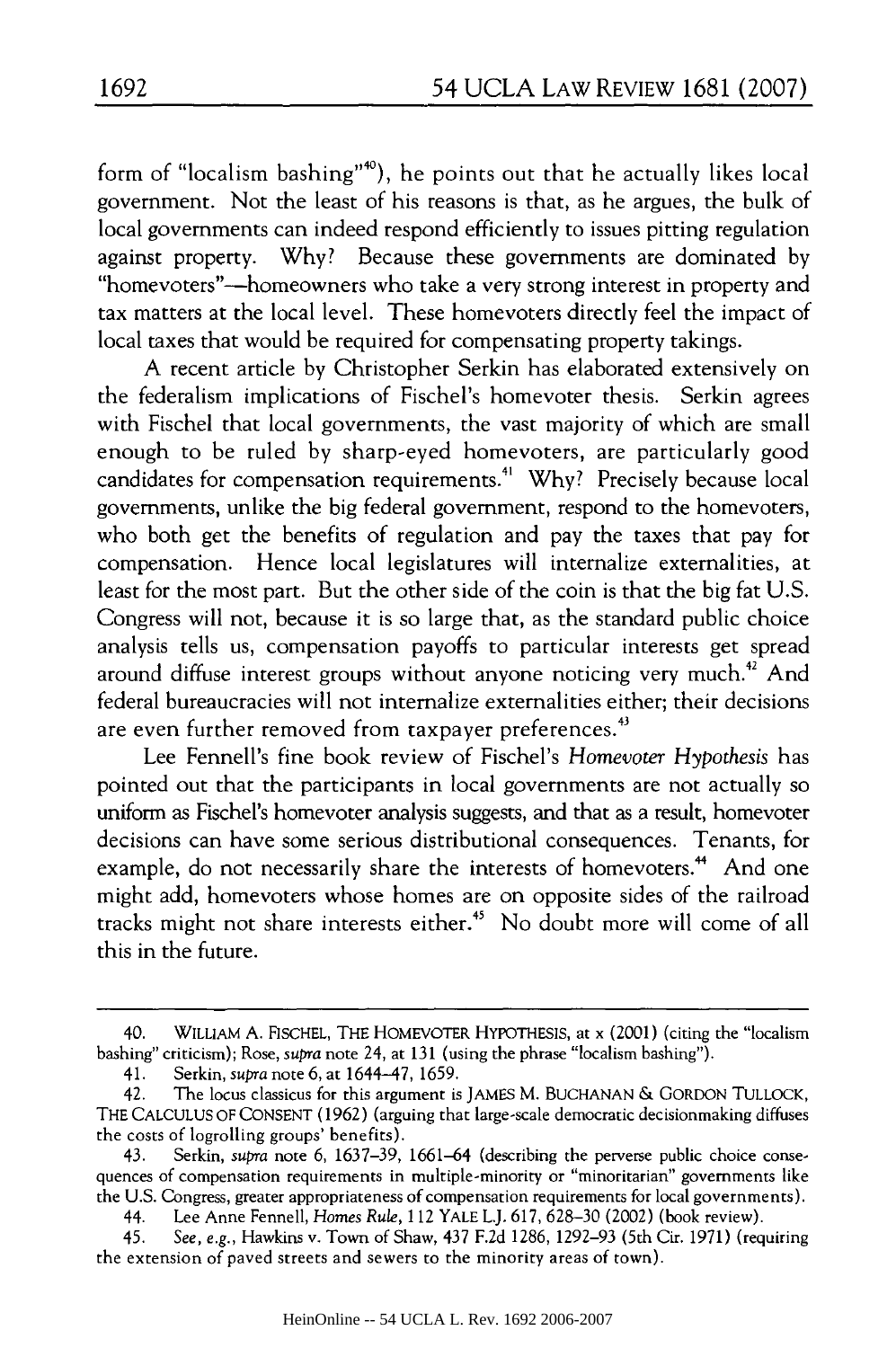For now, this rather remarkable set of theories means that the focus of takings jurisprudence should be local land use decisions, whether you hate local government (because its self-serving, permanent dominating factions will otherwise unfairly disregard minority interests), or love it (because it responds to constituents who efficiently weigh regulatory compensation costs against regulatory benefits). By contrast to local governments, on the first, fairness-oriented theory, the federal government, with its big logrolling legislature, does not need compensation to police property takings; everything evens out in the vote trades that assure every interest a share in the goodies. And on the second, efficiency-oriented theory, that kind of policing would be pointless at the federal level anyway, because the federal government's big legislature and big bureaucracy would not pay any attention to compensation requirements.

#### V. THE COURTS' RESPONSE—NOT!

As I mentioned earlier, I am not a fan of these theories that would place local governmental actions squarely in the bull's-eye of takings jurisprudence, because I think it is inaccurate to suppose that local governments lack alternative fairness and efficiency constraints. Nevertheless, these theories do raise the very important issues of the ways that different kinds of legislatures behave, and the different ways they may respond to judicial supervision.

It would not be difficult for courts in takings cases to pay attention to differences in legislative characteristics at different levels of government. All that would be required doctrinally would be a pursuit of the differences between Fifth Amendment takings (applying the takings clause directly to the federal government) and Fourteenth Amendment takings (applying takings analysis to states and localities through the Due Process Clause of the Fourteenth Amendment<sup>46</sup>). Undoubtedly, some fiddles would have to be made to account for the state legislatures, which seem rather closer in size and character to Congress than to the Hicksville Town Council, but the Fifth Amendment-Fourteenth Amendment divide seems to be an easy and very conventional starting point for the discussion.

How then have the courts reacted to these important federalism questions of legislative competence in their takings jurisprudence, particularly

<sup>46.</sup> Chi., B. & Q. R. Co. v. City of Chicago, 166 U.S. 226, 235-42 (1897) (first assertion that a state or a local taking of property without compensation violated the Fourteenth Amendment's Due Process Clause).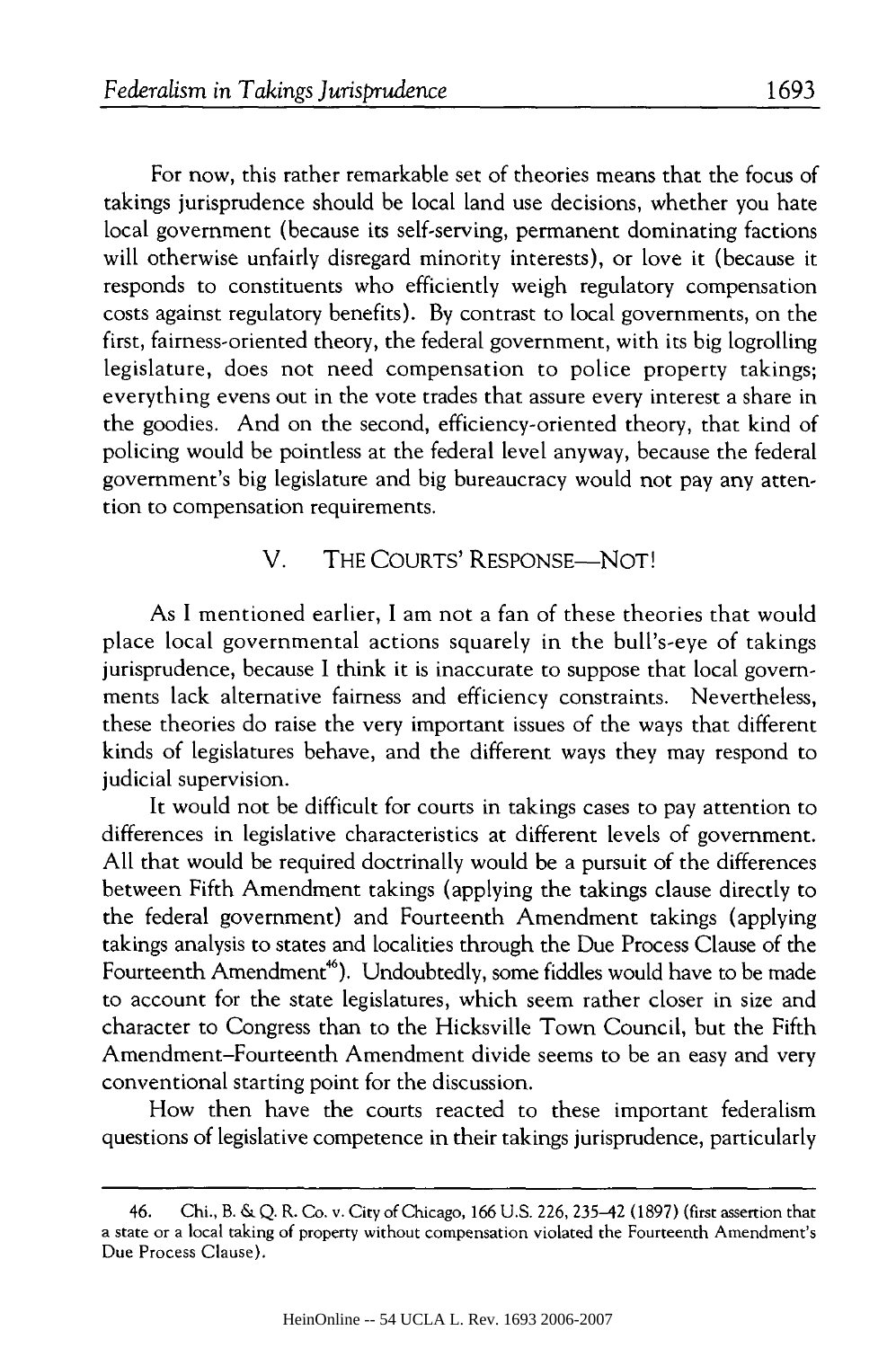in view of the relatively easy doctrinal entry point? They haven't. Oh, yes, in local government law, some state courts have pursued Madisonian doubts by effectively denying that local legislatures really are legislatures for some purposes, especially when they make small-scale land use decisions. These decisions then require local legislatures to jump through some extra decisionmaking hoops based on judicial process." These requirements, in my view, fit only very awkwardly with the actual processes of fair local decisionmaking.<sup>48</sup> But in takings cases, the courts have not even bothered to give these federalism concerns the back of their hand.

Consider the defendants in the major takings cases that the Supreme Court has deemed worthy of consideration since the 1970s, when the Court started to take a serious interest in the subject after a fifty-year pause. Penn *Central Transportation Co. v. City of New York<sup>49</sup> and Loretto v. Teleprompter Manhattan CATV Corp.<sup>50</sup>* took up two different municipal regulations from New York City, upholding the first and overturning the second; *Nollan v. California Coastal Commission"1* held against a state body, the California Coastal Commission, and *Lucas v. South Carolina* Coastal *Council2* against the equivalent council in South Carolina;<sup>53</sup> Palazollo v. Rhode Island<sup>54</sup> gave a mixed result to the state coastal board of Rhode Island; *Hodel v. Irving"* invalidated a federal statute concerning Indian lands as a taking of property; *Eastern Enterprises v. Apfel<sup>56</sup>* overturned another federal statute (though not entirely on takings grounds) that attempted to require firms to contribute retrospectively to an employee health fund; and *Yee v. City of Escondido"2*

54. 533 U.S. 606 (2001).

55. 481 U.S. 704 (1987). The property in question was a set of fractional shares of individual Indian land allotments, which Congress hoped to consolidate and turn over to the reservations.

56. 524 U.S. 498 (1998). Justice Kennedy concurred with four other Justices in overturning the statute, but he did not agree that a taking was involved because he did not think that the firm had a property interest at stake. *Id.* at 539-47 (Kennedy, J., concurring). For a discussion of the case, see Thomas W. Merrill, *The Landscape* of Constitutional *Property* , 86 VA. L. REv. 885, 900-07 (2000).

57. 503 U.S. 519 (1992).

<sup>47.</sup> *See,* e.g., Fasano v. Bd. of County Comm'rs, 507 P.2d 23, 26 (Or. 1973) (early and leading case treating small-scale land use decisions as "quasi-judicial" rather than legislative).

<sup>48.</sup> Rose, *supra* note 18, at 867-82 (critical appraisal of quasi-judicialization); Carol M. Rose, *New Models for Local Land Use Decisions,* 79 Nw. U. L. REV. 1155, 1162-64 (1984) (noting some of the difficulties of applying quasi-judicial category).

<sup>49. 438</sup> U.S. 104 (1978).

<sup>50. 458</sup> U.S. 419 (1982).

<sup>51. 483</sup> U.S. 825 (1987).

<sup>52. 505</sup> U.S. 1003 (1992).

<sup>53.</sup> Justice White momentarily mistook South Carolina for California. *See* Richard J. Lazarus, Putting *the* Correct "Spin" on Lucas, 45 STAN. L. REV. 1411, 1417-18 (1993) (recounting the incident).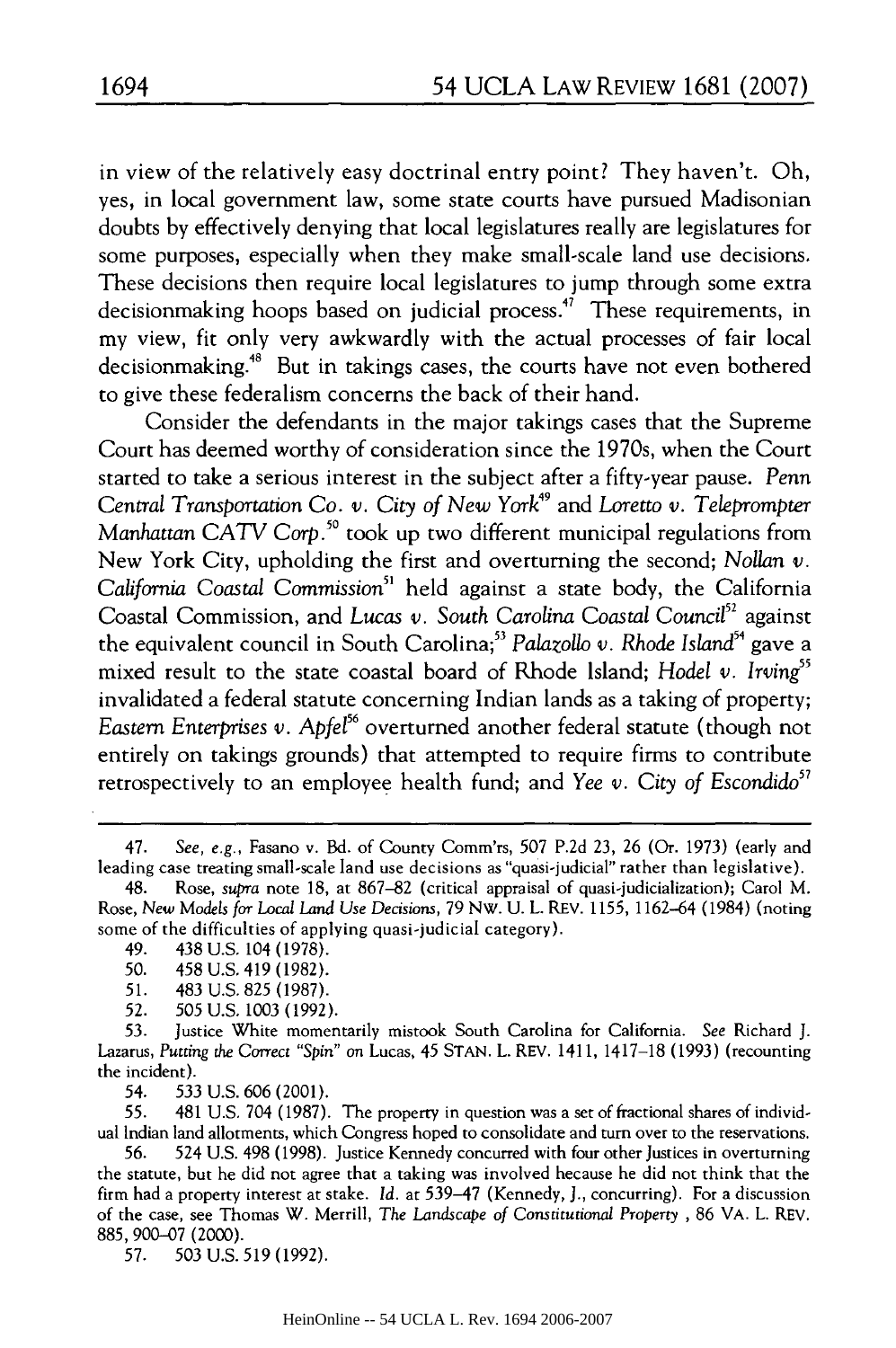and Dolan *v*. City of Tigard<sup>58</sup> respectively upheld and upended regulations from Escondido, California, and Tigard, Oregon, both suburban communities.

Of the governmental entities in these cases, only Escondido and Tigard were possibly homevoter communities, or conceivably the kinds of towns that might be dominated by permanent factions, though that too is somewhat doubtful. Did the Court make anything of the possible differences between federal, state, and local decisionmaking? Not really; all these opinions cited one another and included string cites of cases about legislatures at all different levels, without acknowledging the potential differences in legislative decisionmaking. Meanwhile, over in another federal courthouse, the Court of Federal Claims and the Federal Circuit have been busily applying the Supreme Court's takings categories to the federal government's wetlands and endangered species measures, as well as to a number of other federal entitlement and regulatory measures (such as housing subsidy programs and patents). Although the Court of Federal Claims and the Federal Circuit deny quite a number of claims for compensation, they occasionally apply the Supreme Court's ordinary takings criteria to these federal defendants, if anything more stringently than the Supreme Court does to state and local defendants.<sup>59</sup> But the Federal Circuit also string cites Fifth Amendment and Fourteenth Amendment cases without distinction, as if in takings cases, all kinds of legislatures were the same.<sup>60</sup>

If at least some modem takings theories implicate federalism in the sense of legislative competence, and if the Supreme Court and other federal courts' actual takings cases ignore these kinds of federalism issues, what does it tell us about the our highest court's takings jurisprudence? Well, one thing is for sure: That jurisprudence is not concerned with modem takings theories, or at least not the legislative competence aspect of those theories.

The next question is, why not? After all, takings jurisprudence polices the boundaries between security of private property and legislative action,

<sup>58. 512</sup> U.S. 374 (1994).

<sup>59.</sup> *See, e.g.,* Loveladies Harbor, Inc. v. United States, 28 F.3d 1171 (Fed. Cir. 1994) (upholding a takings claim for the denial of a wetlands permit on a portion of the original parcel); Fla. Rock Indus. v. United States, 18 F.3d 1560, 1568-69 (Fed. Cit. 1994) (holding that a partial diminution in value may be a taking). For a critical discussion of both cases, see Michael C. Blumm, *The End of Environmental Law? Libertarian Property, Natural Law, and the Just* Compensation Clause in *the Federal* Circuit, 25 ENVTL. L. 171 (1995). Michael Blumm also notes the conventional theoretical anomaly of holding federal legislation to a higher standard than state and local legislation. *Id.* at 173; *see also* David F. Coursen, *The Takings Jurisprudence of the* Court *of Federal* Claims and *the* Federal Circuit, 29 ENVTL. L. 821, 828-31 (1999) (noting government success in the great majority of claims even after *Lucas,* but with some controversial exceptions).

<sup>60.</sup> *See, e.g., Loveladies Harbor,* 28 F.3d at 1175-79; Fla. *Rock,* 18 F.3d at 1570-72.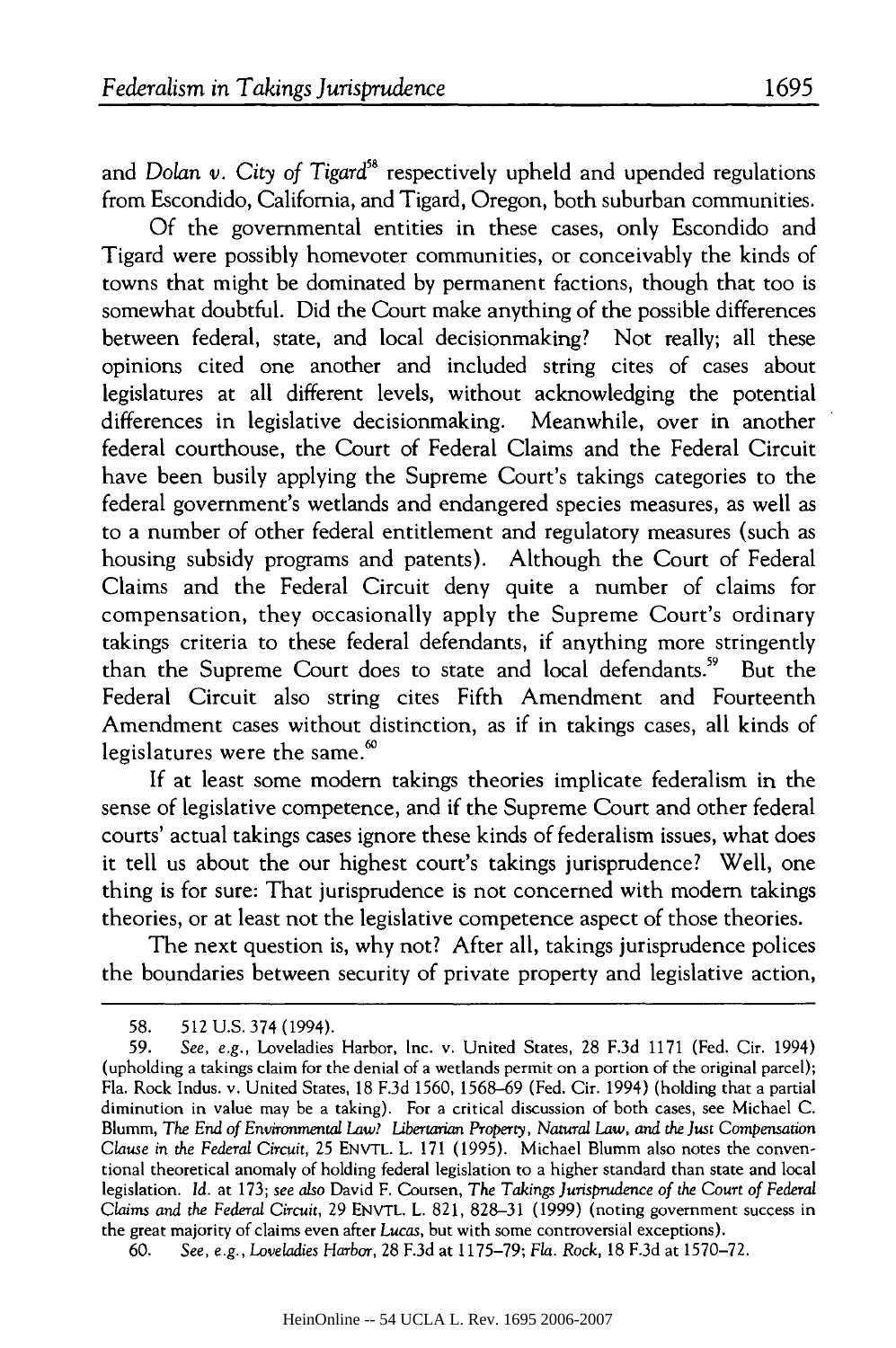and one would think that adjudicators would be interested in the characteristics of the legislative bodies in question. There are several possible answers, but one is this: It is just too damned much trouble to sort out takings issues by governmental levels. There is probably something to this answer. Christopher Serkin's extensive and thought-provoking recent foray into intergovernmental takings distinctions gives an idea of the complications.<sup>61</sup> Roughly pursuing William Fischel's homevoter thesis, Serkin's approach would charge homevoter local governments with compensation for property takings in order to induce these governments to internalize externalities. $62$ But his plan would also entail some adjustments to counteract homevoters' risk aversion (because of their big investments in their houses), as well as intergovernmental externalities (because other town boundaries are likely to be close by).<sup>63</sup> One can easily imagine that courts might react adversely to all that tinkering. It is just too fancy.

But a more plausible answer is that the Court's takings jurisprudence is not based on any particular theory of the ways that legislatures might act unfairly or inefficiently. Instead, that jurisprudence is reacting to a rising distrust of governmental initiatives, no matter what the level of government or type of legislative body from which they emerge.<sup>64</sup> Legal scholarship has played some role in this development. Probably the single most influential academic work in the takings literature in the last generation is Richard Epstein's 1985 book *Takings*,<sup>65</sup> which has been an enormous source of encouragement to antigovernmental litigators and think tanks. This book mixed together a version of constitutional originalism with efficiency considerations and libertarian proclivities, and because of its somewhat undigested polymorphism, it took a beating in the legal academic reviews.<sup>66</sup> But it nevertheless has had a huge following, because it has

<sup>61.</sup> Serkin, supra note 6, at 1680-97. Serkin explores local land use procedures further in Christopher Serkin, *Local Property Law: Adjusting the Scale of Property* Protection, 107 COLUM. L. REV. (forthcoming 2007), *available at* http://ssrn.com/abstract=949390 (elaborating on mechanisms to allow localities to precommit to varying levels of property protection).

<sup>62.</sup> *See* Serkin, *supra* note 6, at 1680-97.

<sup>63.</sup> *Id.*

<sup>64.</sup> For a similar conclusion with respect to the recent wave of legislative restraints on the use of eminent domain, see Marcilynn A. Burke, *Much* Ado *About* Nothing: Kelo v. City of New London, Sweet Home v. Babbitt, and *Other Tales From the Supreme* Court 51, 60 (U. of Houston L. Ctr., Working Paper No. 2006-W-02, 2006), *available* at http://ssm.com/abstract=895008 (describing restraints as an example of the "Constitution in Exile" movement, or, more specifically, "minimalism").

<sup>65.</sup> RICHARD A. EPSTEIN, TAKINGS: PRIVATE PROPERTY AND THE POWER OF EMINENT DOMAIN (1985).

<sup>66.</sup> *See, e.g.,* Thomas C. Grey, *The* Malthusian Constitution, 41 U. MIAMI L. REV. 21(1986) (book review) (sharply criticizing Epstein's book); Mark Kelman, Taking Takings Seriously: An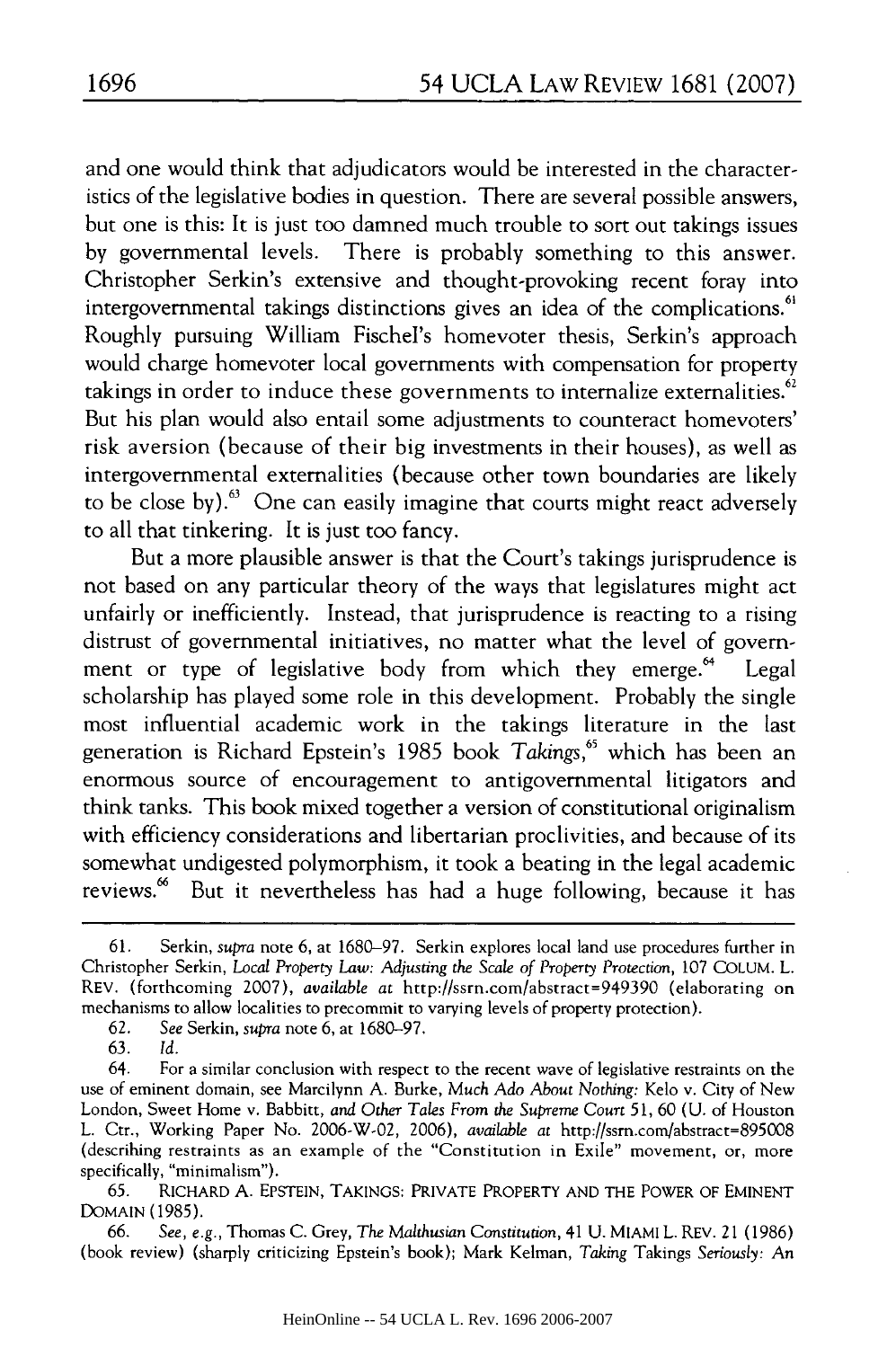something for everyone who dislikes governmental regulation. One of the most thoughtful and sympathetic academic reviews at the time was Thomas Merrill's, which pointed out that the underlying thread holding Epstein's book together is disdain for the political branches of government, as opposed to the judiciary; Epstein thinks the former are particularly vulnerable to "rent seeking," the angling of small groups to get control of the property that justly belongs to others.<sup>67</sup>

That same disdain for political decisionmaking runs through many recent proposals for takings compensation. It is quite in keeping with this strand of thinking that the author of the first major regulatory takings case, *Pennsylvania Coal* Co. *v. Mahon,6 "* was Oliver Wendell Holmes, a man who deferred to legislatures but with notorious contempt.<sup>69</sup> In more recent years, the Reagan Administration's Executive Order  $12630<sup>70</sup>$  pounced on several then-recent Supreme Court takings cases and required federal agencies to analyze proposed regulations for their takings implications. But given that takings analyses since *Mahon* have had an ad hoc character, and given that the Supreme Court itself has said takings issues necessitate case-by-case analyses, $^{71}$  and given, finally, that federal regulations reach such a wide range of properties, Executive Order 12630 gave agencies an impossible task. It is hard enough to figure out what a taking is after the fact, on a case-by-case basis. Before the fact, with a large but amorphous set of potentially affected properties, assessment is well-nigh impossible. Hence one could characterize the Executive Order as a measure to harass and impede regulation, rather than one that protects individuals' property or induces a weighing of costs and benefits.

Similarly, Howard Rich, the wealthy eminence grise behind several state-level takings initiatives, has stated flatly that his goal is to impede governmental regulation.<sup>72</sup> If recent history is a guide, those initiatives may indeed succeed in stymying regulation. In Oregon, voters a few years ago

*Essay for* Centrists, 74 CAL. L. REV. 1829 (1986) (book review) (same); Joseph L. Sax, *Takings,* 53 U. CHI. L. REV. 279 (1986) (book review) (same).

<sup>67.</sup> Thomas W. Merrill, *Rent Seeking and the Compensation Principle,* 80 Nw. U. L. REV. 1561, 1586-90 (1986) (book review).

<sup>68.</sup> Pa. Coal Co. v. Mahon, 260 U.S. 393 (1922).

<sup>69.</sup> *See* ALBERT W. ALSCHULER, LAW WITHOUT VALUES: THE LIFE, WORK, AND LEGACY OF JUSTICE HOLMES 62-63 (2000) (arguing that Holmes deferred to legislatures out of social Darwinism and cynicism).

<sup>70.</sup> Exec. Order No. 12,630, 3 C.F.R. 554 (1989).

<sup>71.</sup> Penn Cent. Transp. Co. v. City of New York, 438 U.S. 104, 123-24 (1978).

**<sup>72.</sup>** Christopher Cooper, *How* Mr. *Rich Spreads the Republican* Word, WALL ST. **J.,** Nov. 7, 2006, at A4.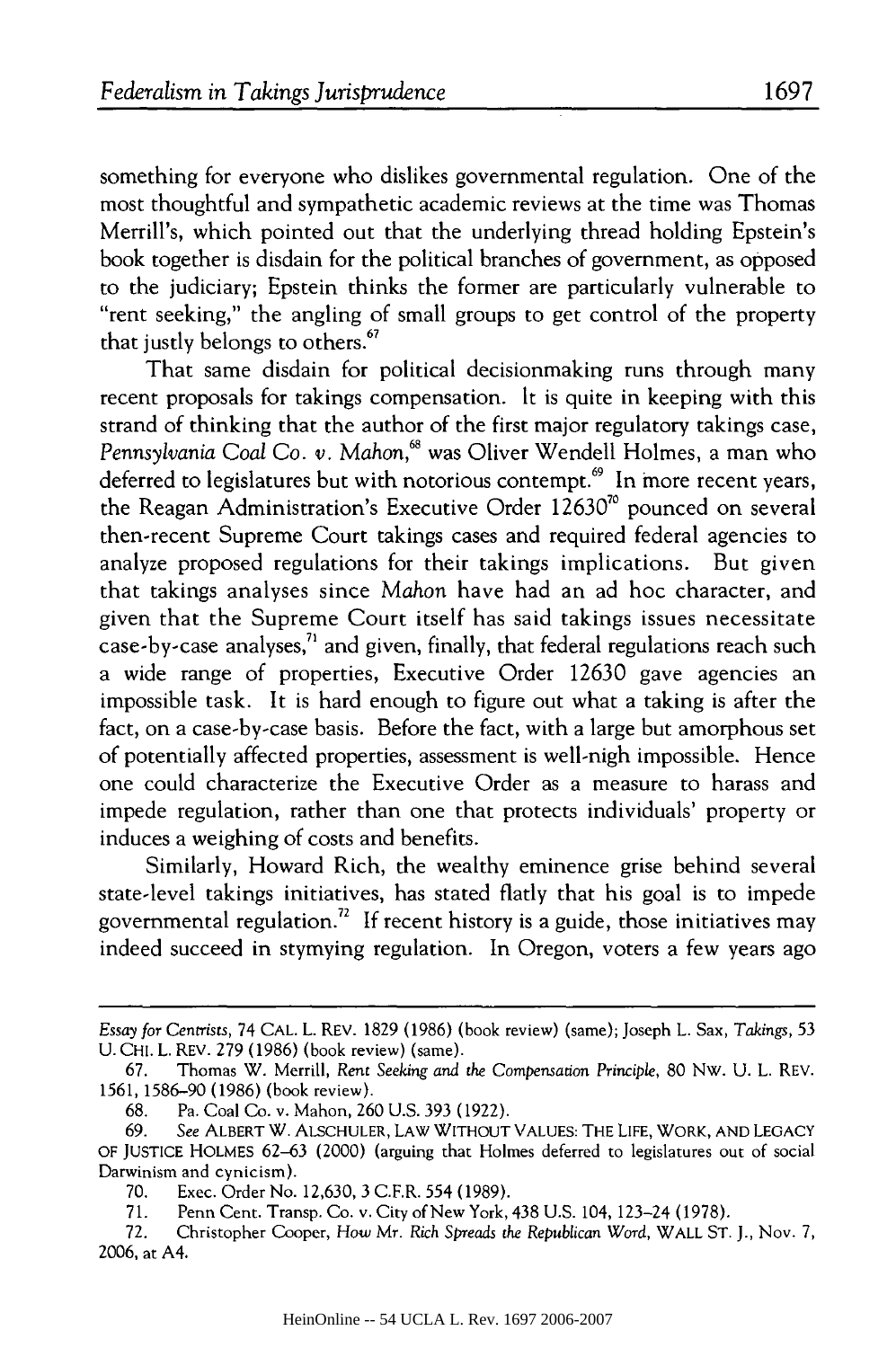passed Measure  $37<sub>1</sub><sup>73</sup>$  which required either compensation or repeal when new regulations simply diminish property values. Since then, however, property owners' challenges have virtually all led to repeal rather than compensation. Indeed, in one of the very few compensation proffers under Measure 37, the landowners have attempted to reject compensation; they did not want the regulation at **all.7 '** A backlash may be on the way, however, because many property owners do want regulation. They want it because regulation generally *protects* property, a point that, for the most part, is conveniently ignored by property rights proponents.<sup> $3$ </sup> Citing a particularly notable instance in which some Oregon landowners claimed the right to start a quarry next to other people's property, some citizens in other states cite Oregon's experience as a warning, and apparently even Oregonians themselves would reject the measure if it were to arise today.<sup>76</sup>

Visceral dislike of legislative actions may drive takings proposals and many takings cases, but there is at least one countervailing deterrent on courts generally, and on the Supreme Court in particular. One reason not to extend takings jurisprudence too far is that the regulatory takings doctrine is at bottom an unfathomable well of antilegislative activism, at all levels. Every regulation has some winners and some losers, and to allow takings challenges to all of them in effect would turn the Takings Clause into an avenue for general taxpayer suits against governments, including the federal government. I keep a file that I call "weird takings claims," and the materials in that file suggest how ready lawyers are to let takings claims spill out from land-based matters, their historical locus, into every kind of regulation that governments pass-nowhere more so than in the courts dealing with federal claims.<sup>77</sup> And even sticking to the garden-variety takings claims about local land regulations, municipal officials have the

<sup>73.</sup> State Measure No. 37 (codified at OR. REV. STAT. § 197.352 (2005)).

<sup>74.</sup> Matthew Preusch, *Prineville Offers Measure 37 Pay,* PORTLAND OREGONIAN, Oct. 26, 2006, at **Al** (describing only one payment offer to date, which was rejected by the owners).

<sup>75.</sup> *See, e.g.,* Debate, *Taking "Takings Rights" Seriously:* A *Debate* on *Property Rights Legislation Before the 104th* Congress, 9 ADMIN. L.J. AM. U. 253, 259 (1995) (statement of Kenneth B. Mehlman) (calling for compensation for wetlands regulation); *cf.* id. at 263-64 (statement of Joseph L. Sax) (arguing that concern for community needs is inherent in property rights).

<sup>76.</sup> Editorial, *Oregon's Sad Tale a* Warning *for Voters,* SAN JOSE MERCURY NEWS, Nov. 3, 2006, at 18A.

<sup>77.</sup> *See, e.g.,* Air Pegasus of D.C., Inc. v. United States, 424 F.3d 1206 (Fed. Cir. 2005) (rejecting the claim that FAA regulations preventing the use of a heliport pad after 9/11 was a taking); Adams v. United States, 391 F.3d 1212 (Fed. Cir. 2004) (rejecting the claim that pay at an allegedly erroneous overtime rate was a taking); Am. Pelagic Fishing Co. v. United States, 379 F.3d 1363, 1366 (Fed. Cir. 2004) (rejecting the claim that the revocation of permits to fish for herring and mackerel in the U.S. Exclusive Economic Zone was a taking).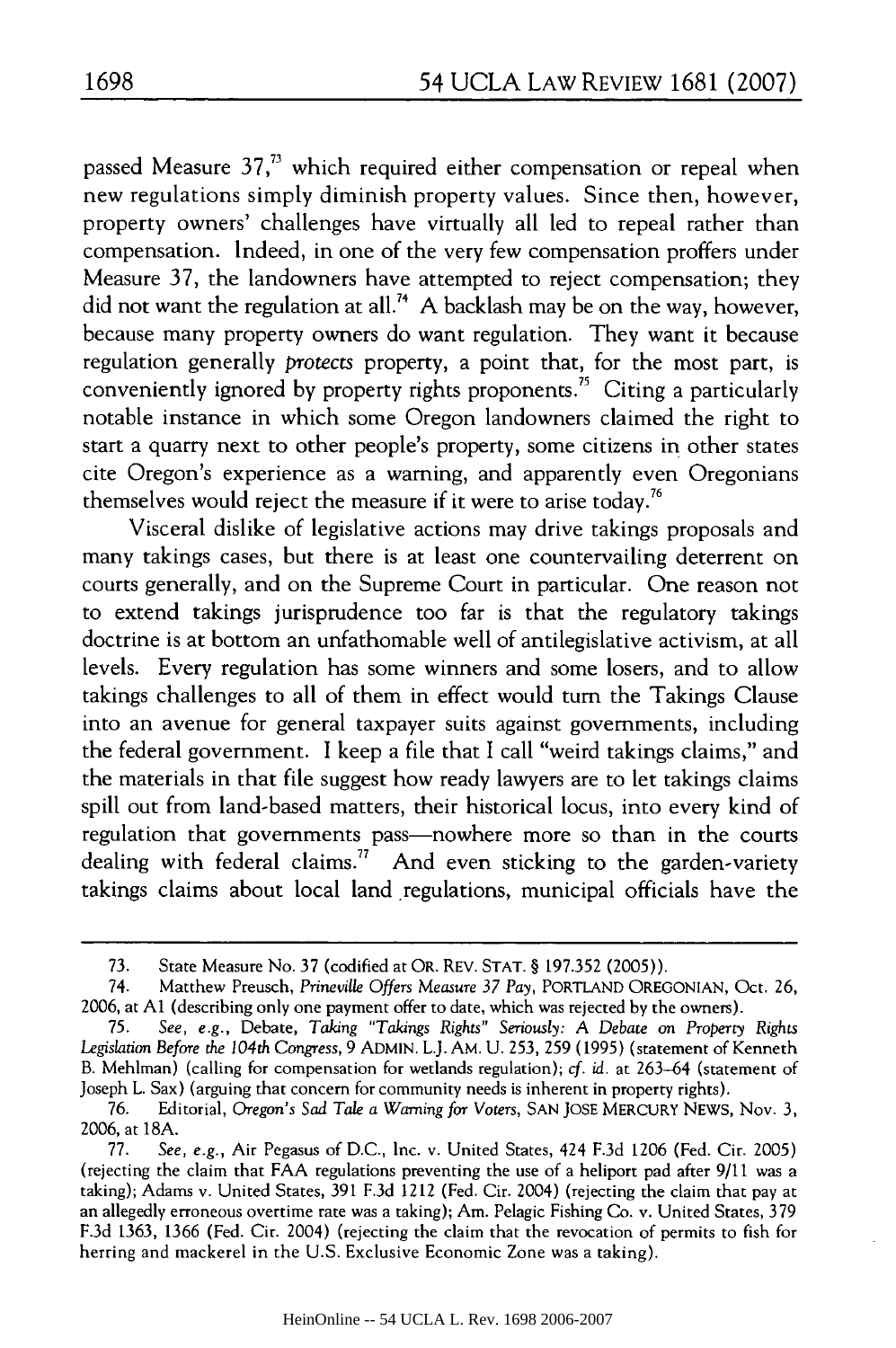perfect revenge for a know-it-all Supreme Court: They will let the Court turn itself it into a Universal Board of Zoning Appeals. The Supreme Court has recoiled from this prospect, using the device of referring claims to state remedies, $^{78}$  and avoiding general cost-benefit review of regulations.<sup>79</sup> Disdain for legislative bodies has its limits too. If you show too much disdain, you will wind up doing their job, and so far, the Supreme Court does not want to become a Universal Board of Zoning Appeals.

Is there a way that courts might structure takings decisions to account more fully for intergovernmental differences, as well as for issues of owner security, in different legislative contexts? Possibly. As I mentioned earlier, one doctrinal route is available through a distinction between the Fifth and Fourteenth Amendments, though it would engage the courts in substantive due process considerations, and some members of the Supreme Court do not want to get into this.<sup>80</sup> One does not need to give in to localism bashing to acknowledge that local governments are very likely to deal with property issues differently from the way that the federal government does, in much the same way that local cops deal with issues differently from the FBI, or the local school board regulations differ from the No Child Left Behind Act.

With federal regulation, the most serious fairness and efficiency issues are likely to stem from the cookie-cutter problem, the one-size-fits-all inflexibility about local circumstances that lead not only to outrage but also

<sup>78.</sup> *See, e.g.,* Williamson County Reg'l Planning Comm'n v. Hamilton Bank, 473 U.S. 172 (1985) (declining to consider the case on ripeness grounds); *see also* Stewart E. Sterk, *The Demise of Federal Takings Litigation,* 48 WM. & MARY L. REV. 251, 253-54 (2006) (arguing that a recent U.S. Supreme Court case combines ripeness and preclusion in such a way as to delegate takings cases to state courts).

<sup>79.</sup> Lingle v. Chevron U.S.A., Inc., 544 U.S. 528, 532 (2005) (declining to consider an action a taking on the ground that it did not substantially advance a state purpose); *see* J. Peter Byrne, *Due* Process Land *Use Claims* After Lingle, 34 ECOL. L.Q. (forthcoming 2007), *available at* http://ssrn.com/abstract=976404 (arguing that *Lingle* shows federal courts' distaste for open-ended due process review of land use regulations, but that state courts are better equipped to scrutinize these regulations for due process and are likely to continue to do so).

<sup>80.</sup> *See* Merrill, *supra* note 56, at 987 (noting Justice Scalia's rejection of substantive due process in any form); *id.* at 983-85 (discussing some potential differences between takings and due process analysis of property-related issues, though not linking them to differences between federal, state, and local regulation). Until its approach was rejected by the Supreme Court, the New York Court of Appeals treated regulatory impacts on property as issues of due process, except when the regulation actually took title or physical control of an owner's property. *See* Fred French Investing Co. v. City of New York, 350 N.E.2d 381, 384-86 (N.Y. 1976) (distinguishing a regulation taking title or transferring control to the government from an unreasonable use of police power); Penn Cent. Transp. Co. v. City of New York, 366 N.E.2d 1271, 1274 (N.Y. 1977) (same); cf. Penn Cent. Transp. Co. v. City of New York, 438 U.S. 104, 122, n.25 (1978) (affirming the New York Court of Appeals decision but stating that property may be taken by acts other than transfer of control).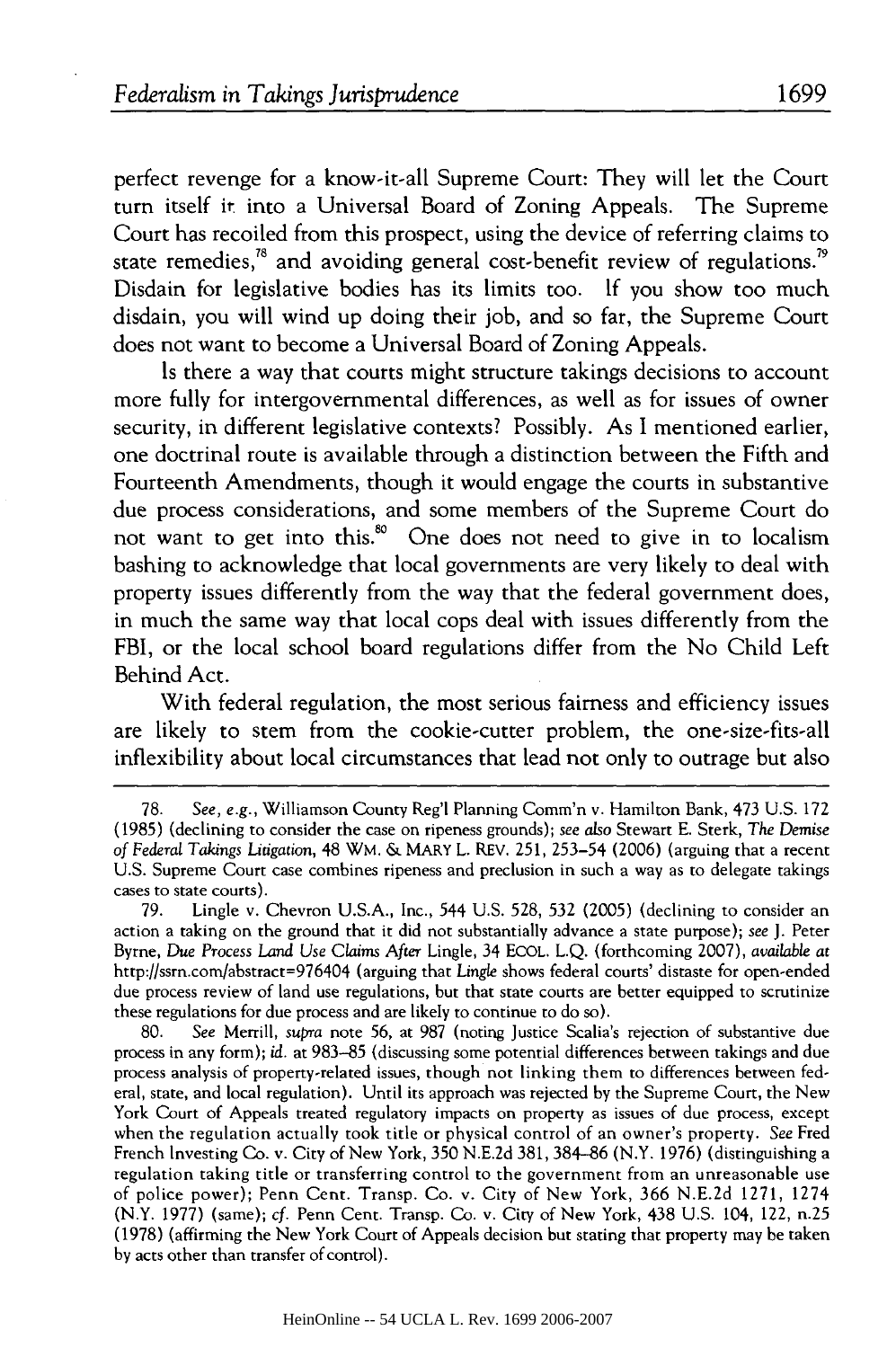to evasion. But this kind of problem may be alleviated by opportunities for tradeoffs elsewhere in a whole array of Congressional legislation, or by a more hands-on administration of the legislation in question. These are issues that courts could ask about with respect to takings challenges to federal property-related legislation. On this approach, for example, one might well understand why the Court in *Hodel v. Irving*<sup>81</sup> found that congressional legislation took property when it attempted to consolidate fractionated Indian allotments; however unwieldy the fractionated holdings, removing them without compensation looked high-handed and inattentive to highly personal and emotional stakes of relatively uninfluential people.<sup>82</sup> On the other hand, with respect to the land-related wetlands and endangered species takings challenges that are bound to emerge on the Court's docket one of these days, one would want to know whether the legislation was implemented in a one-size-fits-all manner, or whether individual landowners had opportunities to come to reasonable accommodations, perhaps through wetlands trades or habitat protection plans.<sup>83</sup>

When the regulatory body is local, however, one might want to ask about the more local version of what one might dub "legislative due process"-not the Madisonian tradeoffs but rather the possibilities for voice and exit that are more salient locally. One would want to know whether the property owner has a voice, in the sense that she gets or could get the ear of the local governing body. Alternatively, one would want to know whether she has been effectively shut out, as some minority groups have been in the past, and as nonresident owners might still be, when local governments try especially hard to protect insiders' property values and tax bills. One would also want to know whether the complaining landowner had an opportunity for exit or for what one might call "anticipatory exit," by staying out of a known local regulatory climate and by making some other Tieboutian choice that would bring home to the local legislature itself the costs of oppressive legislation.

One should also take into account that in the local context, the federal judiciary is not the only safeguard against arbitrariness. Stewart Sterk has stressed the importance of state court review on state and local measures,

<sup>81. 481</sup> U.S. 704 (1987).

<sup>82.</sup> *See* Michael A. Heller, *The Tragedy of the Anticommons: Property in the Transition From Marx to Markets,* 111 HARV. L. REV. 621 (1998) (exploring the theme of property made unusable by the fractionation of interests).

<sup>83.</sup> These mitigation efforts may of course raise other issues. *See* James Salzman & J.B. Ruhl, Currencies and the Commodification of Environmental Law, 53 STAN. L. REV. 607, 611-12 (2000) (noting questions about the fungibility of habitat and wetlands trades).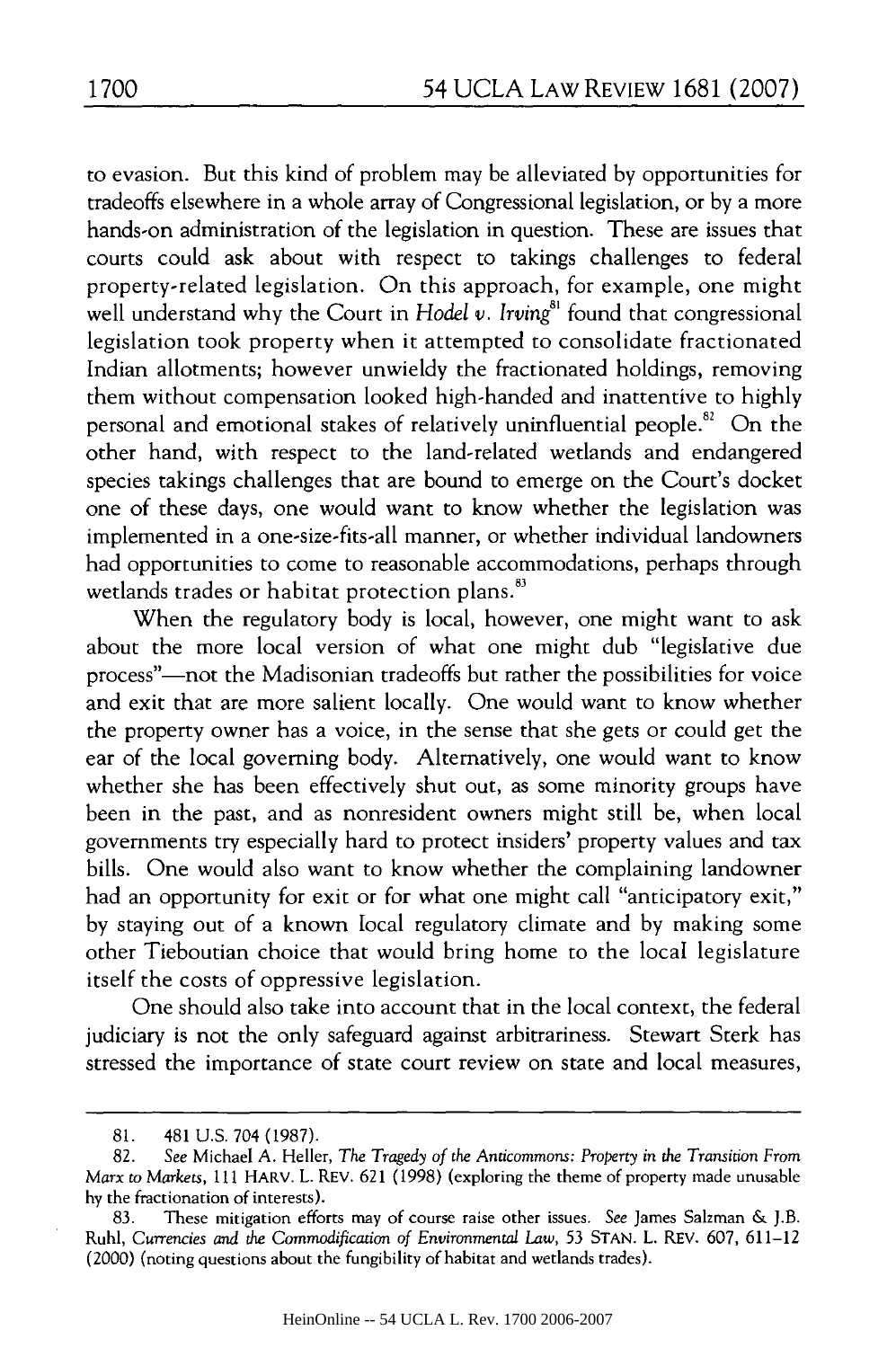but there are other constraints as well. $^{84}$  State planning legislation makes many demands on local governments to rationalize their procedures and to take their share of unwanted uses, and it may also require them to explain what they are doing in various ways. $^{\text{85}}$  State requirements for impact review for example, may create a lot of opportunities for venting, delay, and excessive verbiage. But those state demands do require local regulators to explain their actions, and if one is concerned about clubbiness in local government, the demand for an explanation can be half the battle.<sup>86</sup>

#### **CONCLUSION**

Federal takings supervision of local and state governments began as a due process matter. But as many modem takings theorists have noted, federal and local legislative processes differ. The usual modernist approach among legal academics is to deride local governments, because they do not replicate the federal legislative process. In my view, that is a mistake; local legislatures have a kind of legislative due process of their own, though it is not the same as the large legislature's horse-trade among interest groups. But as contemporary takings theorists regularly note, the property owner is not the only entity at stake. Governments are on the other side of the equation, and different levels of government are apt to have their own characteristic strengths, as well as their characteristic weaknesses. Those too are a part of the inquiry into a jurisprudence that should assure fairness, provide for the satisfaction of normal though regularly changing expectations about governmental action, and permit governments to do the work that citizens expect them to do. Do we see those federalism concerns in contemporary takings decisions? No, and that fact tells us that the courts are not paying much attention to competence-based takings theory. But if judicial takings decisions ever do develop a coherent theory, those issues should come to the fore. That is because a genuine takings theory is also a theory of governance, something sorely lacking in our current takings jurisprudence.

<sup>84.</sup> Sterk, *supra* note 9, at 261-70; *see also* Byrne, *supra* note 79 (noting state courts' due process review of land regulations).

<sup>85.</sup> *See, e.g.,* ARIZ. REV. STAT. § 9-461.05 (West 1996) (describing the required elements in municipal plans, including land use, water use, circulation, public services, conservation, and housing).

<sup>86.</sup> *See, e.g.,* New York Environmental Quality Review Act, N.Y. ENVTL. CONSERV. LAW §§ 8-0101 to -0117 (McKinney 2005); *see also* Fenster, *supra* note 24, at 759-64 (describing further state legislative and judicial constraints on local land use exactions).